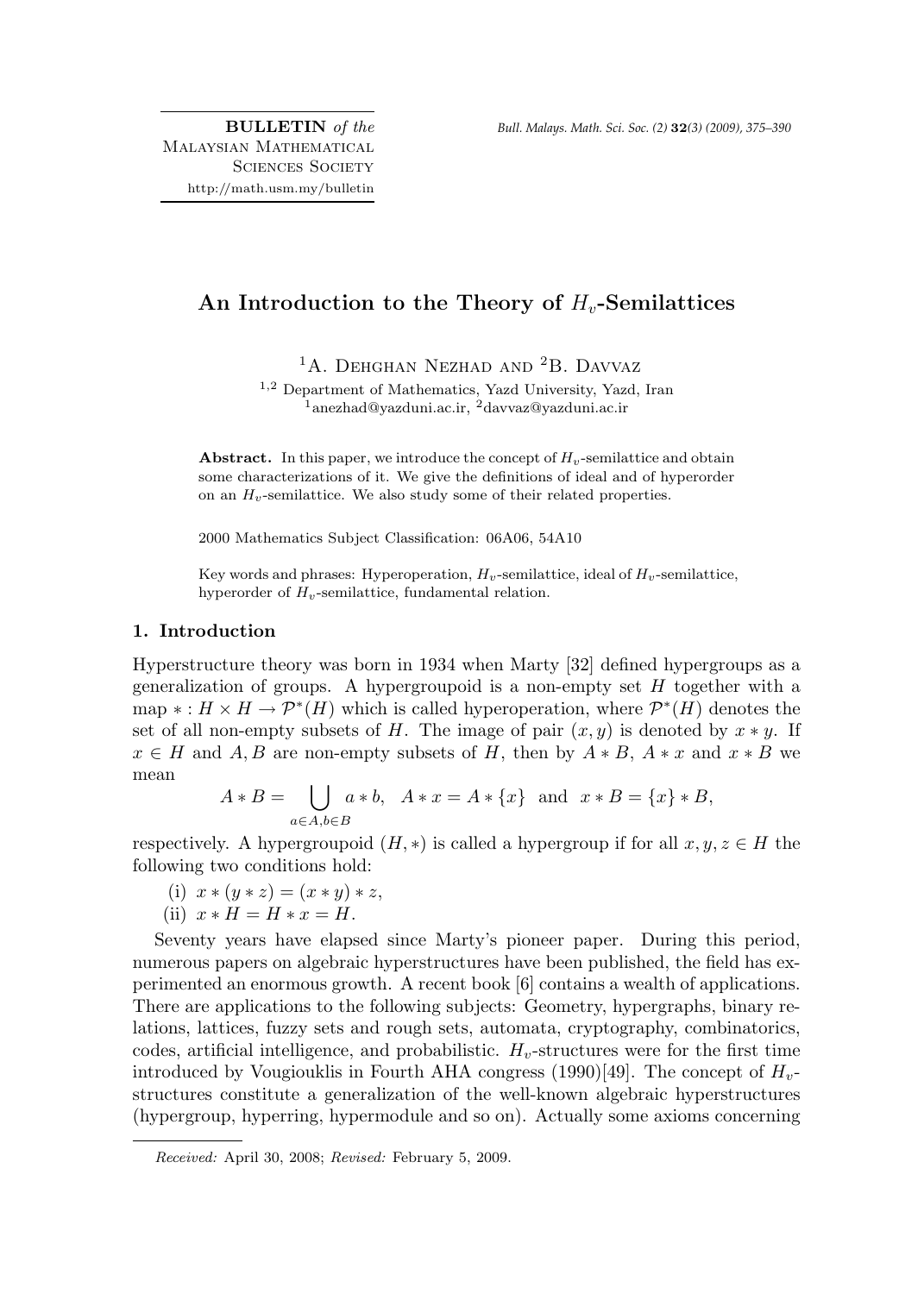the above hyperstructures such as the associative law, the distributive law and so on are replaced by their corresponding weak axioms. Since the quotients of the  $H_v$ structures with respect to the fundamental equivalence relations  $(\beta^*, \gamma^*, \epsilon^*,$  etc.) are always ordinary structures, we can say that they are by virtue structures and this is why they are called  $H_v$ -structures. Many authors have published papers relating different " $H_v$ -structures". In particular a variety of  $H_v$ -structures theory have been defined such as: Partial abelian  $H_v$ -monoids [12],  $H_v$ -semigroups [5, 38],  $H_v$ -groups  $[2, 5, 10, 13, 20, 33, 37, 47, 52],$   $H_v$ -rings  $[7, 8, 16, 17, 20, 21, 36, 39-44, 49],$   $H_v$ modules [9, 11, 15, 19, 51],  $H_v$ -vector spaces [50],  $H_v$ -fields [53], and other papers on  $H_v$ -structures are [6, 14, 24, 31, 45, 46, 48, 54, 55]. The reader will find in [43] some basic definitions and theorems about the  $H_v$ -structures. In [14], Davvaz surveyed the theory of  $H_v$ -structures. Hyperlattices were for the first time introduced by Konstantinidou and Mittas [29]. The concept of hyperlattice is a generalization of the concept of lattice [3]. Other contributor to the development of hyperlattice theory were Konstantinidou [25–30], Ashrafi [1], Rahnamai-Barghi [34, 35], Xiao and Zhao [56].

#### 2. About the definitions of semilattice

A semilattice is a mathematical concept with two definitions, one as a type of ordered set, the other as an algebraic structure. In mathematical order theory, a semilattice is a partially ordered set (poset) closed under one of two binary operations, either supremum (join) or infimum (meet). Hence we speak of either a join-semilattice or a meet-semilattice. If an ordered set is both a meet- and join-semilattice, it is also a lattice.

**Semilattices as posets:** Let S be a set partially ordered by the binary relation  $≤$ .  $(S, ≤)$  is a meet-semilattice if for all elements x and y of S, the greatest lower bound of the set  $\{x, y\}$  exists. The greatest lower bound of the set  $\{x, y\}$  is called the meet of x and y, denoted  $x \wedge y$ . Replacing "greatest lower bound" with "least" upper bound" results in the dual concept of a join-semilattice. The least upper bound of  $\{x, y\}$  is called the join of x and y, denoted  $x \vee y$ . Meet and join are binary operations on S. A simple induction argument shows that the existence of all possible pairwise suprema (infima), for each the definition, implies the existence of all non-empty finite suprema (infima). A join-semilattice is bounded if it has a least element, the join of the empty set. Dually, a meet-semilattice is bounded if it has a greatest element, the meet of the empty set. Other properties may be assumed; see the article on completeness in order theory for more discussion on this subject. That article also discusses how we may rephrase the above definition in terms of the existence of suitable Galois connections between related posets, an approach of special interest for category theoretic investigations of the concept.

Semilattices as algebraic structures: A "meet-semilattice" is an algebraic structure consisting of a set S with the binary operation  $\wedge$ , called meet, such that for all members  $x, y$ , and  $z$  of  $S$ , the following identities hold:

- (i)  $x \wedge x = x$  (idempotency),
- (ii)  $x \wedge y = y \wedge x$  (commutativity),
- (iii)  $x \wedge (y \wedge z) = (x \wedge y) \wedge z$  (associativity).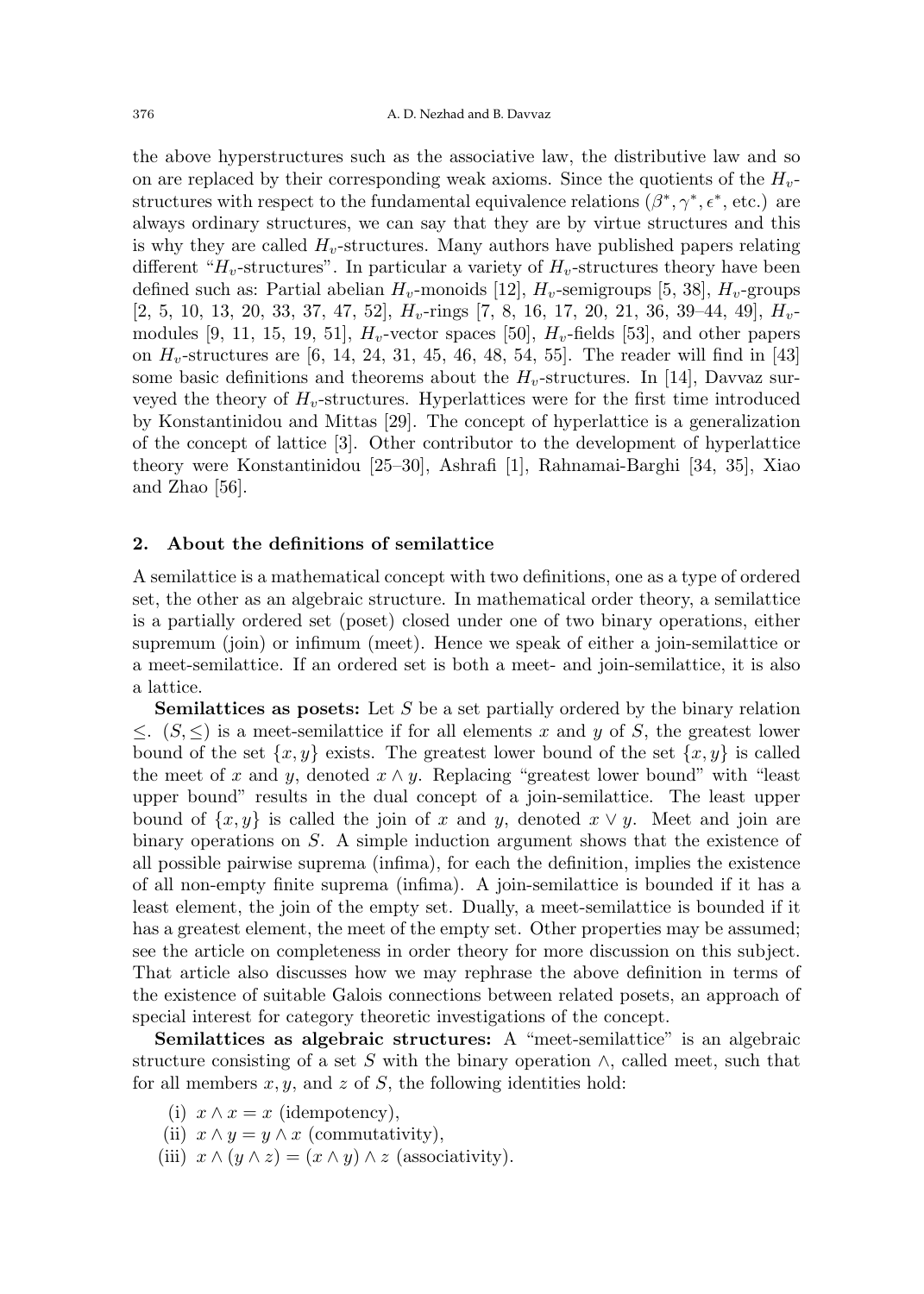If  $\vee$ , denoting join, replaces  $\wedge$  in the definition just given, a join-semilattice results. Meet and join form a dual pair of binary operations, and meet-semilattice and joinsemilattice are dual algebraic structures. A meet-semilattice is bounded if  $(S, \wedge)$ includes the distinguished element 1 such that for all x in S,  $x \wedge 1 = x$ . 1 is the greatest element of S. Dually,  $(S, \vee, 0)$  is a join-semilattice with least element 0 if  $\vee$ and 0 replace  $\wedge$  and 1, respectively, in the definition just given. A semilattice is an idempotent, commutative semigroup, and a bounded semilattice is an idempotent commutative monoid. Alternatively, a semilattice is a commutative band. Hence semilattices are magmas.

Connection between both definitions: An order theoretic meet-semilattice  $(S, \leq)$  gives rise to a binary operation  $\land$  such that  $(S, \land)$  is an algebraic meetsemilattice. Conversely, the meet-semilattice  $(S, \wedge)$  gives rise to a binary relation  $\leq$ that partially orders S in the following way. For all elements x and y in  $S$ ,

$$
x \le y \iff x = x \land y.
$$

The relation  $\leq$  introduced in this way defines a partial ordering from which the binary operation  $\land$  may be recovered. Conversely, the order induced by the algebraically defined semilattice  $(S, \wedge)$  coincides with that induced by  $\leq$ . Hence both definitions may be used interchangeably, depending on which one is more convenient for a particular purpose. A similar conclusion holds for join-semilattices and the dual ordering  $\geq$ .

### 3.  $H_v$ -semilattices

In this section, we introduce the notion of  $H_v$ -semilattice. The notion of  $H_v$ semilattice is a generalization of the semilattice notion in classical theory as well as hypersemilattice.

**Definition 3.1.** Let L be a nonempty set with a binary hyperoperation  $*$  on L such that, for all  $a, b, c \in L$ , the following conditions hold:

(i)  $a \in a * a$  (*idempotent*)

(ii)  $a * b = b * a$  (commutative)

(iii)  $(a * b) * c \cap a * (b * c) \neq \emptyset$  (weak associative).

Then  $(L, *)$  is called an  $H_v$ -semilattice. When in the condition (iii) we have equality, then  $(L, *)$  is called a hypersemilattice [56].

Now, we present some examples of  $H_v$ -semilattices.

#### Example 3.1.

(i) Consider  $L = \{a, b, c\}$  and define hyperoperation  $*$  on L by the following table:

| $\ast$         | $\boldsymbol{a}$  | $\bm{b}$  | $\mathcal{C}$ |
|----------------|-------------------|-----------|---------------|
| $\overline{a}$ | $\{a\}$           | $\{c,a\}$ | $\{b,a\}$     |
| $b^-$          | ${a, c}$          | $\{b,a\}$ | $\{a\}$       |
|                | $c \mid \{b, a\}$ | $\{a\}$   | $\{c,a\}$     |

Then  $(L, *)$  is an  $H_v$ -semilattice which is not a hypersemilattice. Indeed, we have  $b * (c * a) = \{a, b, c\}$  and  $(b * c) * a = \{a\}$ . Therefore  $*$  is not associative, but  $*$  is weak associative for all  $a, b, c \in L$ .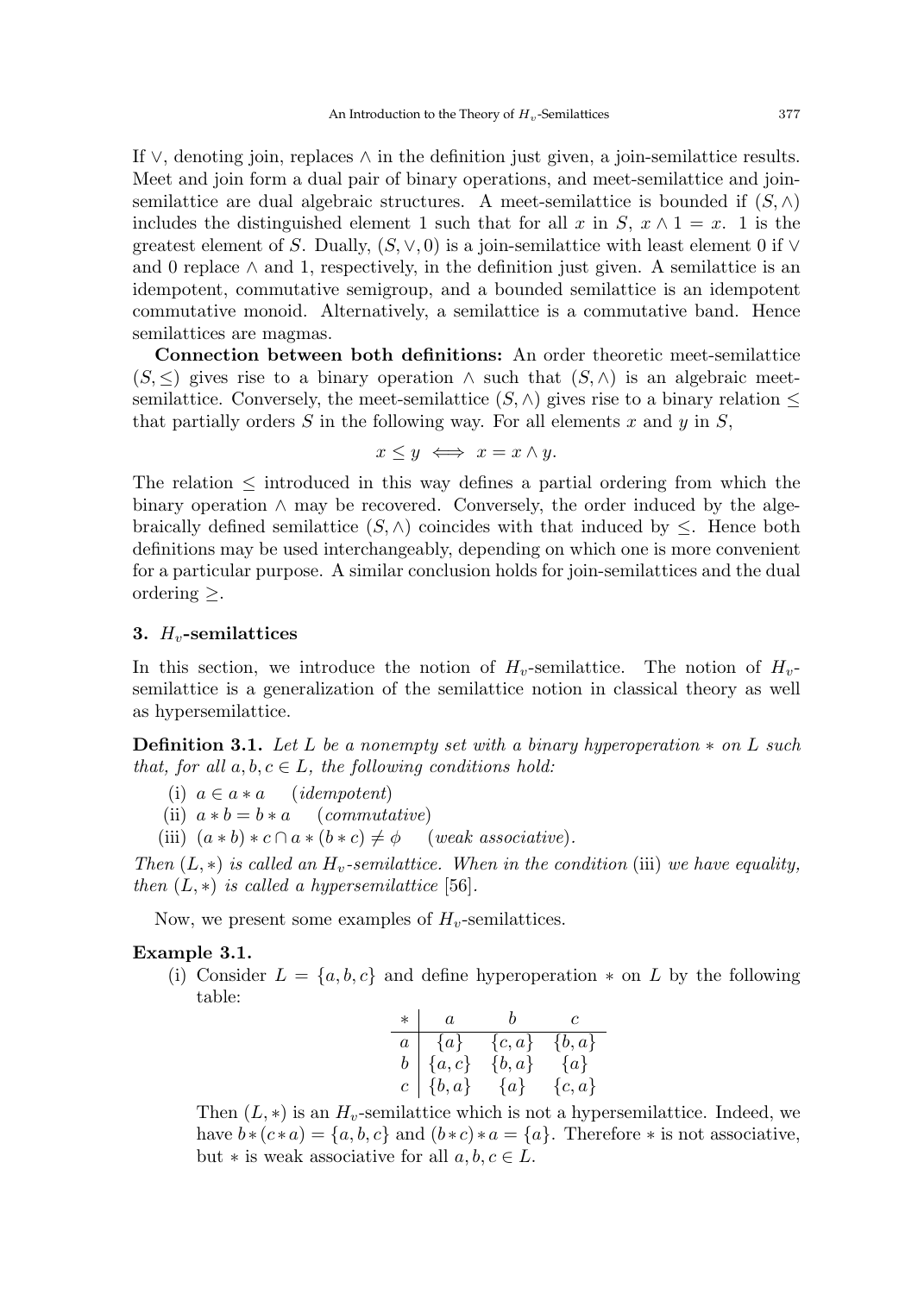(ii) We consider the classical differential ring of real functions  $f \in C^{\infty}(J)$ ,  $J =$  $(a, b) \subseteq \mathbb{R}$  (not excluding the case  $J = \mathbb{R}$ ) with the usual differentiation. For any  $f, g \in C^{\infty}(J)$  we define a hyperoperation  $*$  on the ring  $C^{\infty}(J)$  by, for all  $x \in J$ ,  $(f * g)(x) = \{f(x), g(x), f'(x), g'(x)\}$ . For any  $f, g, h \in C^{\infty}(J)$ , we have

$$
f \in f * f = \{f, f'\}
$$
 and  $f * g = \{f, g, f', g'\} = g * f.$ 

Also

$$
(f * g) * h = \{f, g, f', g'\} * h
$$
  
=  $\{f, g, hf', g', h', f'', g''\}$   

$$
\neq f * (g * h)
$$
  
=  $f * \{g, h, g', h'\}$   
=  $\{f, g, h, f', g', h', g'', h''\}.$ 

But  $f*(g*h)\cap (f*g)*h = \{f, g, h, f', g', h', g''\} \neq \phi$ . Therefore  $(C^{\infty}(J), *)$ is an  $H_v$ -semilattice.

(iii) Let f be a function from L into  $\mathcal{P}^*(\mathbb{R})$ . We define the hyperoperation  $*_f$  as follows:

 $a *_{f} b = \{x \in L \mid f(x) \subseteq f(a) \cup f(b)\}\$ for  $a, b \in L$ . It is clear that  $(L, *_{f})$  is an  $H_{v}$ -semilattice.

All properties of  $H<sub>v</sub>$ -semilattices are also true for subsets. So we have:

**Proposition 3.1.** Let L be a nonempty set and let  $*$  be a binary hyperoperation on L. Then  $(L, *)$  is an  $H_v$ -semilattice if and only if for all  $A, B, C \in \mathcal{P}^*(L)$  the following conditions hold:

(i)  $A \subseteq A * A$ ,

(ii) 
$$
A * B = B * A,
$$

(iii)  $(A*B)*C\cap A*(B*C)\neq \emptyset$ .

Proof. The proof is straightforward.

To each binary relation R on a set L, a partial hyperoperation  $L_R = (L, \odot)$  is associated, as follows: for all  $x, y \in L$ ,  $x \odot x = \{y \in L \mid (x, y) \in R\}$ ,  $x \odot z =$  $x \odot x \cup z \odot z$ .

**Proposition 3.2.** If R is a reflexive relation on L, then  $L_R$  is an  $H_v$ -semilattice.

*Proof.* For arbitrary  $x, y, z \in L$ , we have

- (i)  $(x, x) \in R$ , so  $x \in \{y \in L | (x, x) \in R\}$ , *i.e.*,  $x \in x * x$ ,
- (ii)  $x \odot z = (x \odot x) \cup (z \odot z) = (z \odot z) \cup (x \odot x) = z \odot x$ ,

and we suppose that  $Q = (x \odot y) \odot z, Q' = x \odot (y \odot z)$ . By the definition of above hyperoperation  $\odot$ , we obtain

$$
Q = [(x \odot x) \odot (x \odot x)] \cup (z \odot z) \cup [(y \odot y) \odot (y \odot y)],
$$

and

$$
Q' = (x \odot x) \cup [y \odot y) \odot (y \odot y)] \cup [(z \odot z) \odot (z \odot z)].
$$

By (i), it is easy to see that  $x, y, z \in Q \cap Q'$ . Therefore, this completes the proof.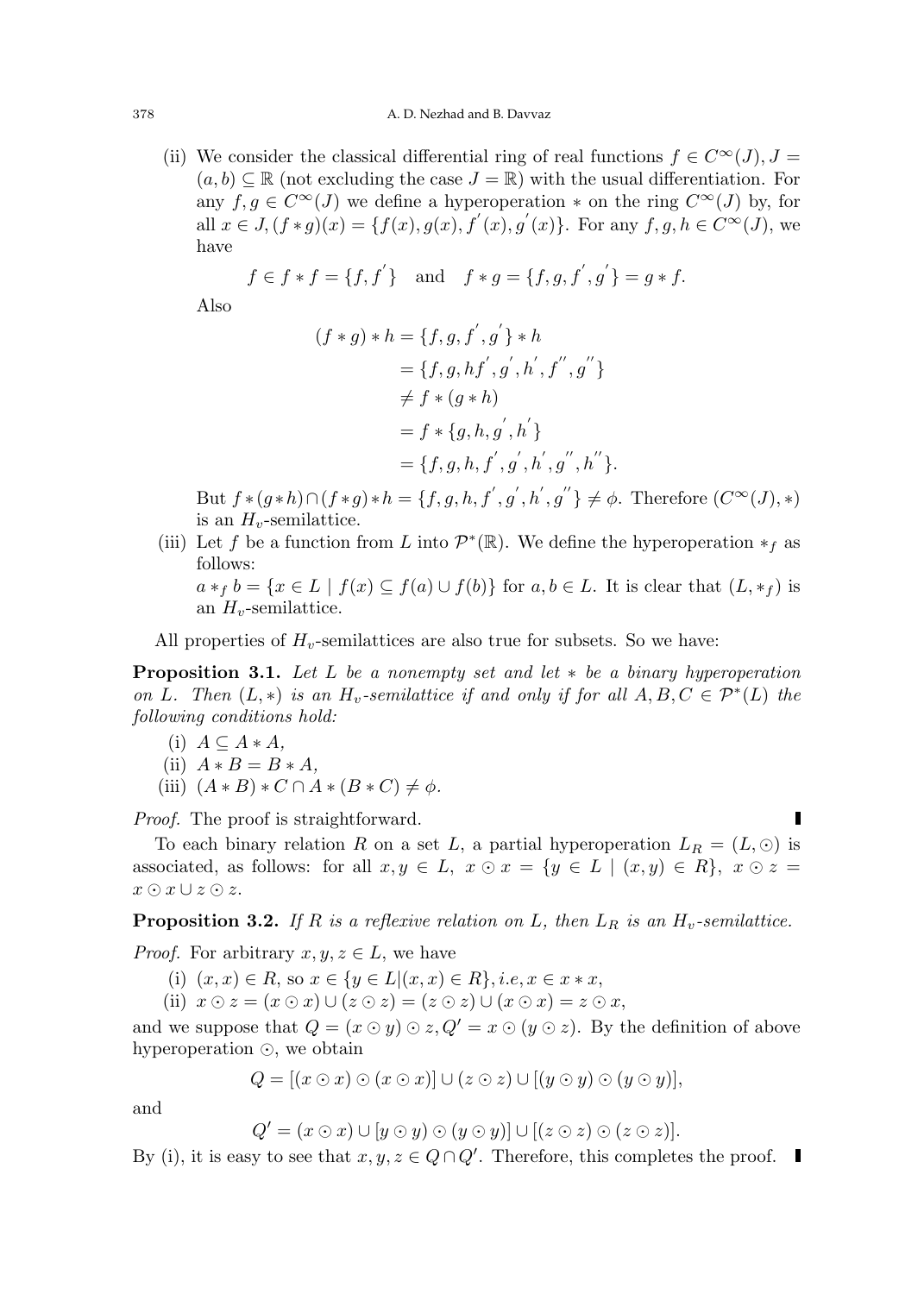**Proposition 3.3.** Let  $(\mathbb{Z}, +, \leq)$  be the additive group of all integers with a usual ordering "  $\leq$  ". Then, the hyperstructure  $(N, *)$ , where \*:  $N \times N \longrightarrow \mathcal{P}^*(N)$ ,  $k * l =$  ${u \in \mathbb{N} \mid k+l \leq 2u}$  is an  $H_v$ -semilattice.

Proof. Here we only prove the week associativity and the other conditions (idempotency, commutativity) are trivial. For any  $k, l, s \in \mathbb{N}$ , we have

- (i)  $k * (l * s) = [(2k + l + s + i)/4, +\infty) \cap \mathbb{N}$ , where  $i = 0, 1, 2, 3$  is chosen that  $(2k+l+s+i)/4 \in \mathbb{N}$ , and
- (ii)  $(k * l) * s = [(k + l + 2s + i)/4, +\infty) \cap \mathbb{N}$ , where  $i = 0, 1, 2, 3$  is chosen that  $(k+l+2s+i)/4 \in \mathbb{N}$ .

It is easy to see that  $(k * l) * s \cap k * (l * s) \neq \emptyset$ . But, it is not associative. Because, for example, we have  $(1 * 2) * 5 = [4, +\infty) \cap \mathbb{N} \neq [3, +\infty) \cap \mathbb{N} = 1 * (2 * 5).$ 

**Definition 3.2.** Let  $(\bullet)$  and  $(*)$  be two hyperoperations on H. We call  $(*)$  the dual of  $(\bullet)$  if and only if for all  $x, y \in H, x \bullet y = y * x$ .

**Proposition 3.4.** Let  $(*)$  be the dual of  $(\bullet)$ . Therefore  $(H, \bullet)$  is an  $H_v$ -semilattice if and only if  $(H, *)$  is an  $H_v$ -semilattice.

Proof. The proof is straightforward.

Let  $(L, \oplus), (S, \otimes)$  be two  $H_v$ -semilattices. A map  $f : L \longrightarrow S$  is called a weak homomorphism if  $f(x\oplus y)\cap (f(x)\otimes f(y))\neq \phi$  for all  $x, y \in L$ . f is called an inclusion homomorphism if  $f(x \oplus y) \subseteq (f(x) \otimes f(y))$  for all  $x, y \in L$ . Finally, f is called a strong homomorphism ( preserving binary hyperoperation) if  $f(x \oplus y) = f(x) \otimes f(y)$ for all  $x, y \in L$ . Let  $\alpha$  be a strong homomorphism from an  $H_v$ -semilattice L onto  $H_v$ -semilattice S. The relation  $\alpha^{-1} \infty$  is an equivalence  $\rho$  on  $L(a \rho b)$  if and only if  $\alpha(a) = \alpha(b)$ ) known as the kernel of  $\alpha$ . The natural mapping associated with  $\rho$ is  $\phi: L \longrightarrow L/ker\alpha$  where  $\phi(a) = \rho(a)$ . The mapping  $\psi: L/\rho \longrightarrow S$ , where  $\psi(\rho(a)) = \alpha(a)$  is then the unique bijection that makes the following diagram commute:  $\psi : L/\rho \longrightarrow S, \phi : L \longrightarrow L/ker\alpha$ ,  $\alpha : L \longrightarrow S$ . If f is an onto, one to one and strong homomorphism, then it is called isomorphism, if moreover  $f$  defined on the same  $H_v$ -semilattice then it is called automorphism, if moreover f defined on the same  $H_v$ -semilattice then it is called automorphism. It is easy verification that the set of all automorphism in L, written  $Aut L$ , is a group. If f is injective as a map of sets, then f is said to be a monomorphism. If f is surjective, then f is called an epimorphism.

If  $f: L \longrightarrow S$  and  $g: S \longrightarrow T$  are homomorphisms of  $H_v$ -semilattices, it is easy to see that  $qof: L \longrightarrow T$ , is also a homomorphism. Like wise the composition of monomorphisms is also a monomorphism, similarly to epimorphisms and isomorphisms.

**Proposition 3.5.** Let  $(L, \oplus)$  be an  $H_v$ -semilattice and S be a nonempty set with a binary hyperoperation  $\otimes$ . If a function  $f: L \longrightarrow S$  is surjective and preserving binary weak hperoperation, then  $(S, \otimes)$  is an  $H_v$ -semilattice.

*Proof.* For all  $a_1, b_1, c_1 \in S$  we have

(i)  $a_1 = f(a) \in f(a \oplus a) = f(a) \otimes f(a) = a_1 \otimes a_1$ , i.e.  $a_1 \in a_1 \otimes a_1$ 

(ii)  $a_1 \otimes b_1 = f(a) \otimes f(b) = f(a \oplus b) = f(b \oplus a) = f(b) \otimes f(a) = b_1 \otimes a_1$ .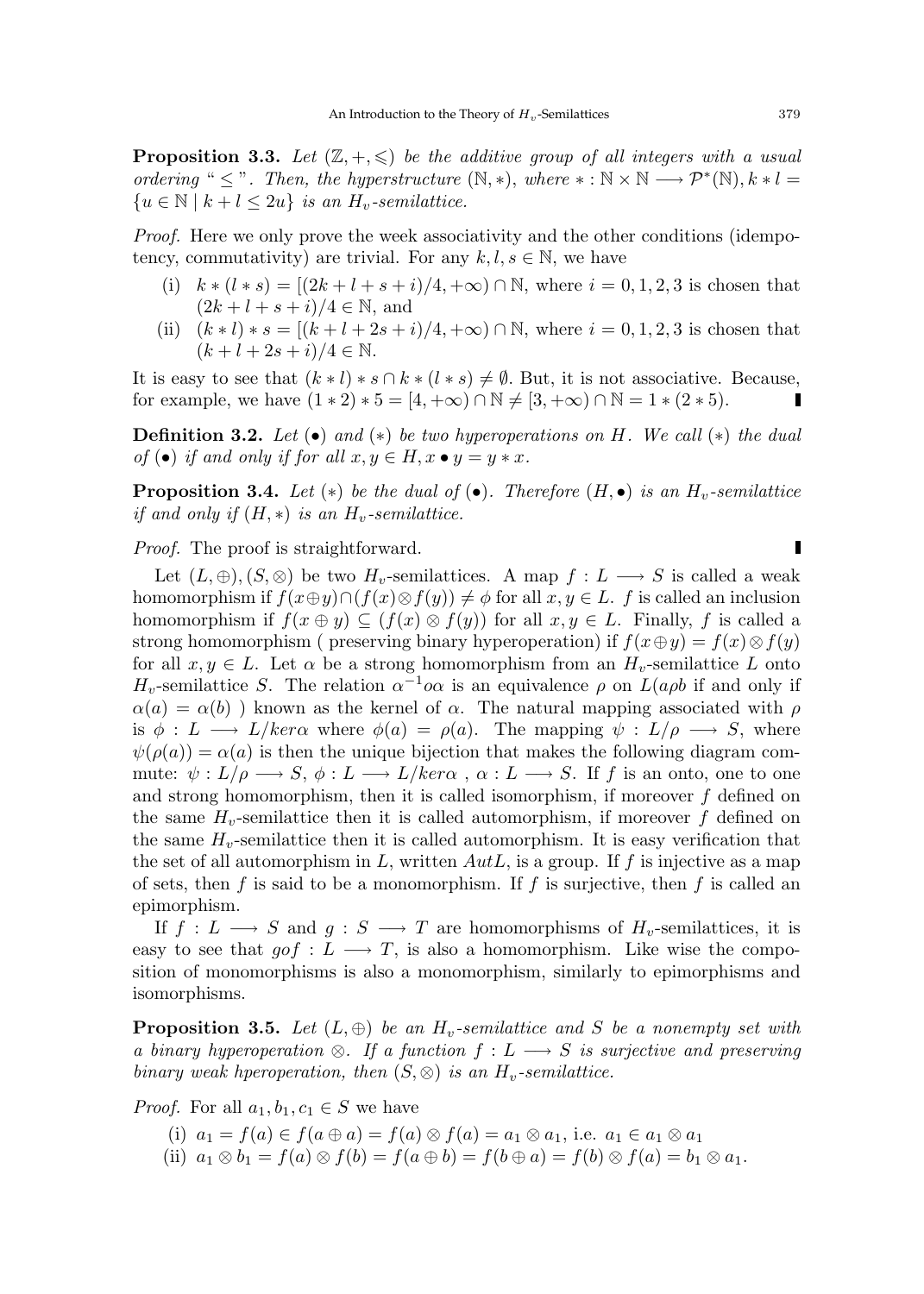(iii)  $[(a_1 \otimes b_1) \otimes c_1] \cap [a_1 \otimes (b_1 \otimes c_1)] = [(f(a) \otimes f(b)) \otimes f(c)] \cap [f(a) \otimes (f(b) \otimes f(c))] =$  $[f((a \oplus b) \oplus c)] \cap [f(a \oplus (b \oplus c))] \neq \phi$ , since we have  $(a * b) * c \cap a * (b * c) \neq \phi$ for all  $a, b, c \in L$ .

Therefore  $(S, \otimes)$  is an  $H_v$ -semilattice.

On a set  $L$  several  $H_v$ -semilattices can be defined. A partial order on those  $H_v$ -semilattices is introduced as follows.

**Definition 3.3.** Let  $(L, \oplus), (L, \otimes)$  be two  $H_v$ -semilattices defined on the same set L. We call  $\oplus$  less than or equal to  $\otimes$ , and write  $\oplus \leq \otimes$ , if there is  $f \in Aut(L, \otimes)$ such that  $x \oplus y \subseteq f(x \otimes y)$  for all  $x, y \in L$ .

**Definition 3.4.** Let  $(L, *)$  be an  $H_v$ -semilattice. An element  $a \in L$  is called an absorbent element of L if it satisfies  $c \in a * c$  for all  $c \in L$ . An element  $b \in L$  is called a fixed element of L if it satisfies  $b * c = \{b\}$  for all  $c \in L$ .

**Example 3.2.** Let  $L$  be a non-empty set and define a binary hyperoperation on  $L$ by  $a * b = L$  for all  $a, b \in L$ . It is easy to verify that  $(L, *)$  is an  $H_v$ -semilattice, and we call it trivial  $H_v$ -semilattice.

Let  $(L, +)$  be an  $H_v$ -semilattice,  $\theta$  an equivalence relation on L and  $\theta(x)$  the θ-equivalence class of the element  $x \in L$ . In  $L/\theta$  consider the hyperoperation  $\oplus$ defined on the usual manner:  $\theta(x) \oplus \theta(y) = {\theta(z) | z \in \theta(x) + \theta(y)}$  for all  $x, y \in L$ .

**Proposition 3.6.**  $(L/\theta, \oplus)$  is an  $H_v$ -semilattice.

*Proof.* For all  $x \in L$  we have  $\theta(x) = \{y \in L \mid x\theta y\}$ . It is easy to verify that the hyperoperation  $\oplus$  is idempotent, commutative and weak associative. For example, we show that this is weak associative. For all  $x, y, z \in L$ , we have  $(x + y) + z \subseteq$  $(\theta(x)\oplus\theta(y))\oplus\theta(z), x+(y+z)\subseteq\theta(x)\oplus(\theta(y)\oplus\theta(z)).$  Since  $x+(y+z)\cap(x+y)+z\neq\phi$ , so  $(\theta(x) \oplus \theta(y)) \oplus \theta(z) \cap \theta(x) \oplus (\theta(y) \oplus \theta(z)) \neq \phi$ . Thus  $\oplus$  is weak associative. Ц

**Proposition 3.7.** Let  $\phi_1$  and  $\phi_2$  be two strong homomorphisms of  $H_v$ -semilattice L upon  $H_v$ -semilattices  $L_1$  and  $L_2$  respectively, such that  $\phi_1^{-1} \circ \phi_1 \subseteq \phi_2^{-1} \circ \phi_2$ . Then, a unique strong homomorphism  $\theta$  of  $L_1$  upon  $L_2$  such that  $\theta \circ \phi_1 = \phi_2$ , exists.

*Proof.* We show that  $\theta$  is a strong homomorphism of  $L_1$  upon  $L_2$ . For all  $a_1, b_1 \in L_1$ we have  $\theta(a_1 \oplus b_1) = \theta(\phi_1(a) \oplus \phi_1(b)) = \theta(\phi_1(a+b)) = \phi_2(a+b) = \phi_2(a) \otimes \phi_2(b) =$  $\theta(\phi_1(a)) \otimes \theta(\phi_1(b)) = \theta(a_1) \otimes \theta(b_1).$ 

Let  $(L, \oplus)$  be an  $H_v$ -semilattice. By a congruence on L we mean an equivalence relation  $\rho$  such that  $x \rho y$  if and only if for every  $a \in L$  and for every  $u \in x \oplus a$ , there exists  $v \in y \oplus a$  such that  $u \rho v$ .

**Proposition 3.8.** Let  $\alpha : L \longrightarrow S$  be a strong homomorphism of  $H_v$ -semilattices. Then  $\rho = \ker \alpha$  is a congruence and a strong homomorphism  $f : L/\rho \longrightarrow S$  exists such that  $f \circ \phi = \alpha$  (note that  $L/\rho$  is an  $H_v$ -semilattice).

Proof. The proof is straightforward.

**Proposition 3.9.** If  $\rho_1$  and  $\rho_2$  are congruences on an  $H_v$ -semilattice L such that  $\rho_1 \subseteq \rho_2$ , then a strong homomorphism from  $L/\rho_1$  upon  $L/\rho_2$ , exists.

Proof. The proof is straightforward.

 $\blacksquare$ 

П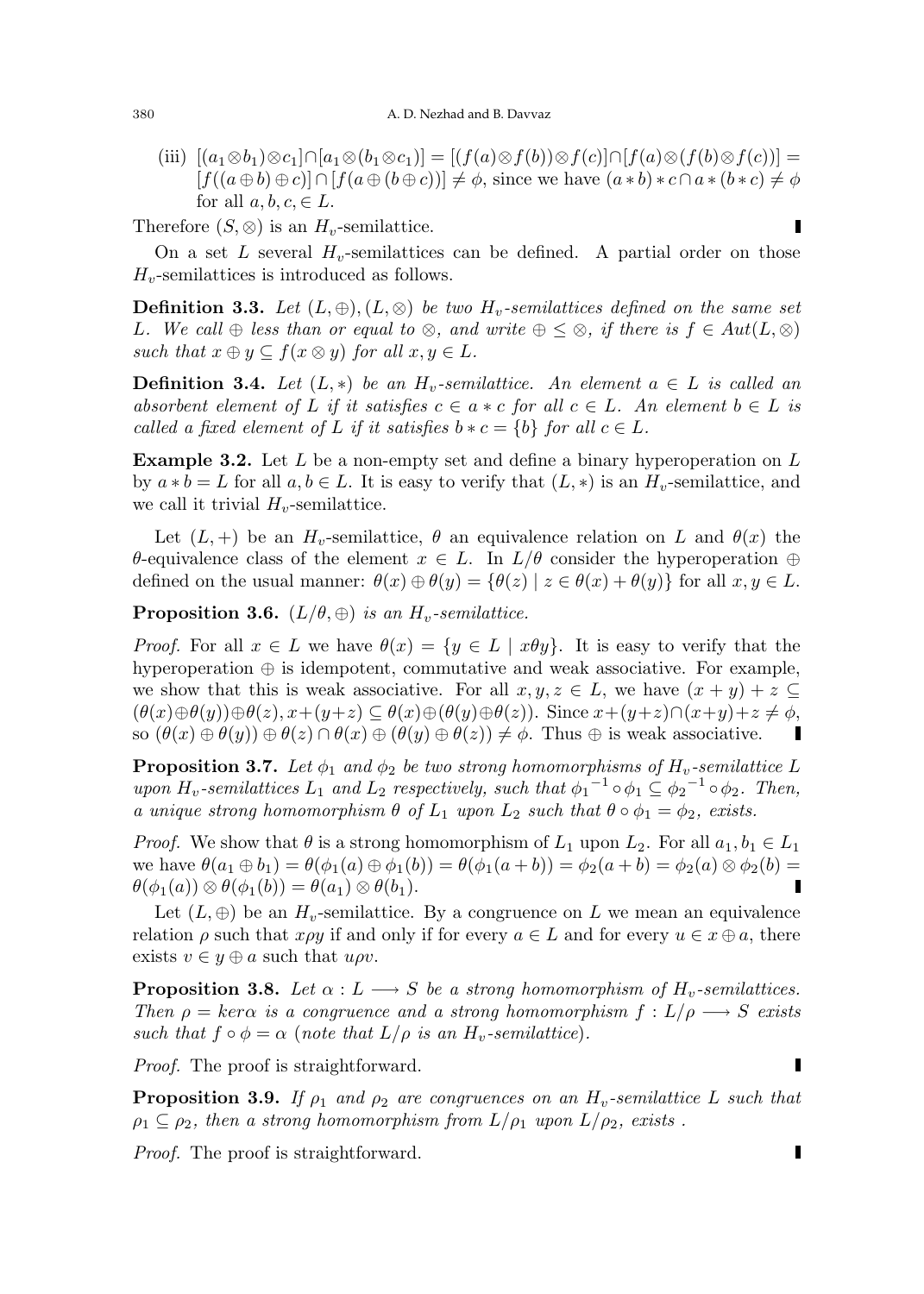**Proposition 3.10.** Let  $f : L \longrightarrow S$  be an epimorphism of  $H_v$ -semilattices. If a is an absorbent element of L, then  $f(a)$  is also an absorbent element of S. An analogous result holds for a fixed element.

*Proof.* There exists  $c \in L$  such that  $f(c) = s$  for any  $s \in S$  because f is surjective, a is an absorbent element provided  $c \in a \oplus c$  for any  $c \in L$ . Then we have since  $s = f(c) \in f(a \oplus c) = f(a) \otimes f(c) = f(a) \oplus s$  for all  $s \in S$ . Therefore  $f(a)$  is an absorbent element of S. The proof for a fixed element is analogous.

The product operation plays an important role as a means of constructing new construction from the old. Now, we consider the product of  $H_v$ -semilattices  $(L, \oplus)$ and  $(S, \otimes)$ . Let  $(L, \oplus)$ , and  $(S, \otimes)$  be two  $H_v$ -semilattices. Define a binary hyperoperation on the cartesian product  $L \times S$  as follows:  $(a_1, b_1) \times (a_2, b_2) = \{(c, d) | c \in$  $a_1 \oplus a_2, d \in b_1 \otimes b_2$  for all  $(a_1, b_1), (a_2, b_2) \in L \times S$ , then  $(L \times S, \times)$  is called the direct product of  $H_v$ -semilattices  $(L, \oplus)$ , and  $(S, \otimes)$ .

**Proposition 3.11.** The direct product of two  $H_v$ -semilattices is also an  $H_v$ -semilattice.

*Proof.* Let  $(L, \oplus)$ , and  $(S, \otimes)$  be two  $H_v$ -semilattices. Then

- (i) For each  $(a, b) \in L \times S$ , we have that  $a \in a \oplus a$  and  $b \in b \oplus b$ , then  $(a, b) \in \{ (c, d) | c \in a \oplus a, d \in b \otimes b \} = (a, b) \times (a, b)$
- (ii) For all  $(a_1, b_1), (a_2, b_2) \in L \times S$ , we have  $a_1 \oplus a_2 = a_2 \oplus a_1$  and  $b_1 \oplus b_2 = b_2 \oplus b_1$ by the definition of  $H_v$ -semilattice. Then it is clear that

$$
(a_1, b_1) \times (a_2, b_2) = \{ (c, d) | c \in a_1 \oplus a_2, d \in b_1 \otimes b_2 \}
$$
  
=  $\{ (c, d) | c \in a_2 \oplus a_1, d \in b_2 \otimes b_1 \}$   
=  $(a_2, b_2) \times (a_1, b_1).$ 

(iii) For all  $(a_1, b_1), (a_2, b_2), (a_3, b_3) \in L \times S$   $(a_1 \oplus a_2) \oplus a_3 \cap a_1 \oplus (a_2 \oplus a_3) \neq \emptyset$ and  $(b_1 \oplus b_2) \oplus b_3 \cap b_1 \oplus (b_2 \oplus b_3) \neq \emptyset$  hold. Then, we may obtain that

$$
M = ((a_1, b_1) \times (a_2, b_2)) \times (a_3, b_3)
$$
  
= { $(c, d) | c \in a_1 \oplus a_2, d \in b_1 \otimes b_2$ } \times (a\_3, b\_3)  
= { $(e, f) | e \in c \oplus a_3, f \in d \otimes b_3, c \in a_1 \oplus a_2, d \in b_1 \otimes b_2$ }  
= { $(e, f) | e \in (a_1 \oplus a_2) \oplus a_3, f \in (b_1 \otimes b_2) \otimes b_3$ }

and

$$
N = (a_1, b_1) \times ((a_2, b_2) \times (a_3, b_3))
$$
  
=  $(a_1, b_1) \times \{(c, d) | c \in a_2 \oplus a_3, d \in b_2 \otimes b_3\}$   
=  $\{(e, f) | e \in a_1 \oplus (a_2, a_3), f \in b_1 \otimes (b_2, b_3)\}.$ 

Since L, S are H<sub>v</sub>-semilattices, so we have  $(a_1 \oplus a_2) \oplus a_3 \cap a_1 \oplus (a_2 \oplus a_3) \neq \phi$ and  $(b_1 \oplus b_2) \oplus b_3 \cap b_1 \oplus (b_2 \oplus b_3) \neq \phi$ .

Therefore  $(L \times S, \times)$  is an  $H_v$ -semilattice.

**Proposition 3.12.** Let  $(L, \oplus)$  and  $(S, \otimes)$  be two  $H_v$ -semilattices. If a and b are absorbent elements of L and S respectively, then  $(a, b)$  is an absorbent element of  $(L \times S, \times).$ 

 $\blacksquare$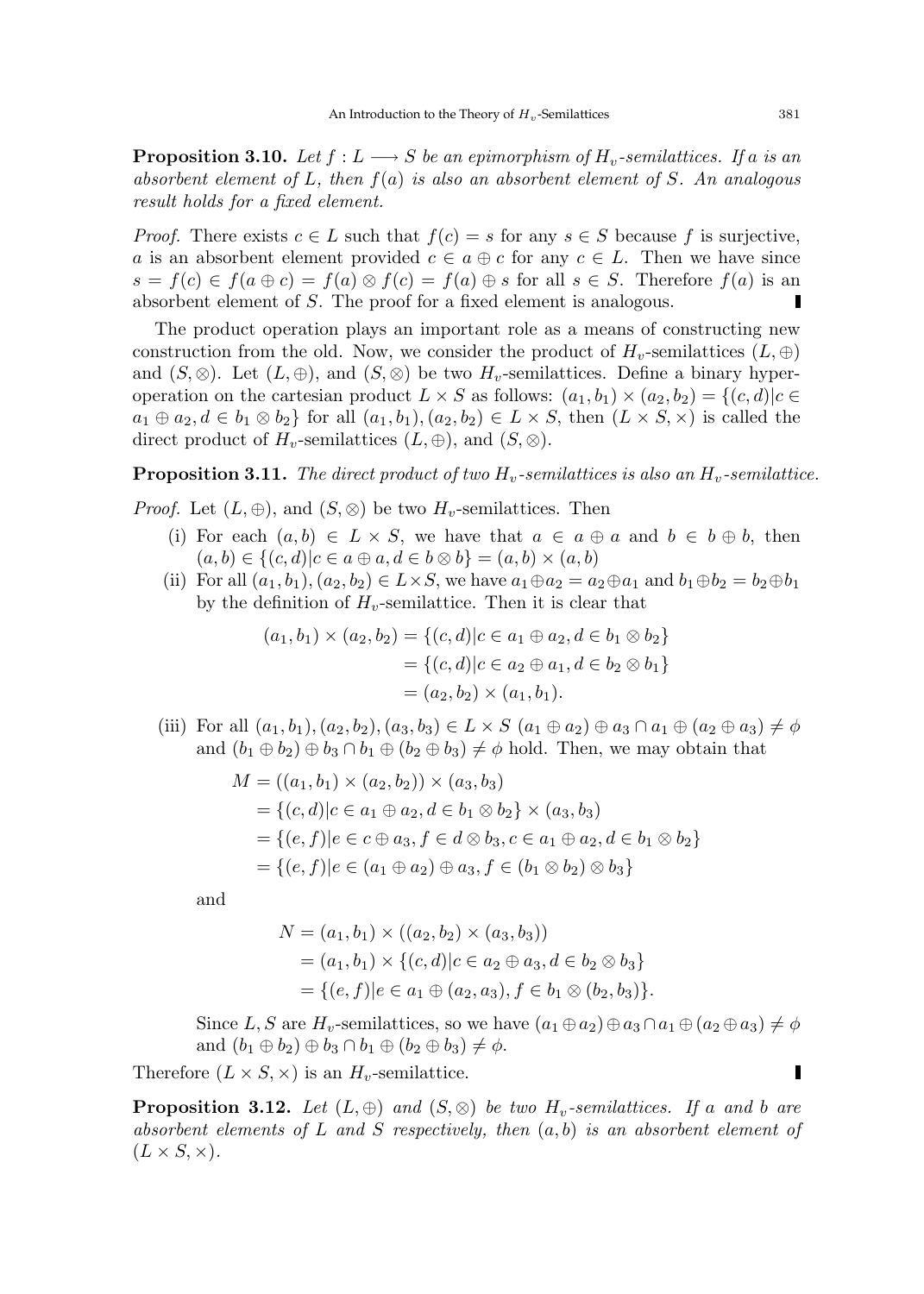*Proof.* Since a and b are absorbent elements, we have that  $c \in a \oplus c$ , for all  $c \in L$ and  $d \in b \otimes d$  for all  $d \in S$ . Then for all  $(c, d) \in L \times S$ ,  $(c, d) \in \{ (e, f) \mid e \in a \oplus c, f \in$  $b \otimes d$  =  $(a, b) \times (c, d)$ . So  $(a, b)$  is an absorbent element of  $(L \times S, \times)$ .

**Proposition 3.13.** Let  $(L, \oplus)$  be an  $H_v$ -semilattice, and N be a non-empty subset of L. Then there exists a well-defined binary operation  $\boxplus$  on  $L/N = \{N \oplus a \mid a \in L\}$ given by  $(N \oplus a) \boxplus (N \oplus b) = \{N \oplus n \mid n \in a \oplus b\}$  for all  $a, b \in L$ , such that  $(L/N, \boxplus)$ is an  $H_v$ -semilattice.

*Proof.* To begin, let us show  $\boxplus$  is a binary hyperoperation on  $L/N$ . Obviously,  $\boxplus$  is a function  $L/N \times L/N \longrightarrow \mathcal{P}^*(L/N)$ . Then, for all  $N \oplus a, N \oplus b, N \oplus c \in L/N$  and all  $A, B \in P^*(L/N)$ , we have

$$
(N \oplus a) \boxplus (N \oplus a) = \{(N \oplus n) \mid n \in (a \oplus a)\} \in P^*(L/N),
$$
  
\n
$$
(N \oplus c) \boxplus A = \cup_{N \oplus a \in A} ((N \oplus c) \boxplus (N \oplus a)) \in P^*(L/N),
$$
  
\n
$$
A \boxplus (N \oplus c) = \cup_{N \oplus a \in A} ((N \oplus a) \boxplus (N \oplus c)) \in P^*(L/N),
$$
  
\n
$$
A \boxplus B = \cup_{N \oplus a \in A, N \oplus b \in B} ((N \oplus a) \boxplus (N \oplus b)) \in P^*(L/N).
$$

That is,  $\boxplus$  can be seen as a binary hyperoperation on  $L/N$ . Now, we prove that  $(L/N, \boxplus)$  is an  $H_v$ -semilattice. We have:

(i) Since  $a \in a \oplus a$ , then  $N \oplus a \in \{N \oplus n \mid n \in a \oplus a\} = (N \oplus a) \boxplus (N \oplus a)$ .

(ii) Since  $a \oplus b = b \oplus a$ , then

$$
(N \oplus a) \boxplus (N \oplus b) = \{N \oplus n \mid n \in a \oplus b\}
$$
  
=  $\{N \oplus n \mid n \in b \oplus a\}$   
=  $(N \oplus b) \boxplus (N \oplus a).$ 

(iii) Since 
$$
(a \oplus b) \oplus c \cap a \oplus (b \oplus c) \neq \phi
$$
, then

$$
Q = ((N \oplus a) \boxplus (N \oplus b)) \boxplus (N \oplus c)
$$
  
= {N \oplus n | n \in a \oplus b} \boxplus (N \oplus c)  
=  $\cup_{n \in a \oplus b} ((N \oplus n) \boxplus (N \oplus c))$   
=  $\cup_{n \in (a \oplus b)} {N \oplus m | m \in n \oplus c}$   
= {N \oplus m | m \in (a \oplus b) \oplus c}, and  

$$
Q' = (N \oplus a) \boxplus ((N \oplus b) \boxplus (N \oplus c))
$$
  
=  $(N \oplus c) \boxplus {N \oplus l | l \in b \oplus c}$   
=  $\cup_{l \in (b \oplus c)} ((N \oplus a) \boxplus (N \oplus l))$   
=  $\cup_{n \in (b \oplus c)} {N \oplus s | s \in a \oplus l}$   
= {N \oplus s | s \in a \oplus (b \oplus c)}.

Since for all  $a, b, c \in L$  we have  $(a \oplus b) \oplus c \cap a \oplus (b \oplus c) \neq \emptyset$ , then  $Q \cap Q' \neq \emptyset$ . Therefore hyperoperation  $\oplus$  is weak associative.

#### 4. Generalized action and  $H_v$ -semilattices

In this section, we generalize in a certain sense the classical concept of action of a hypergroup on a given phase space. This subject plays a very important role in the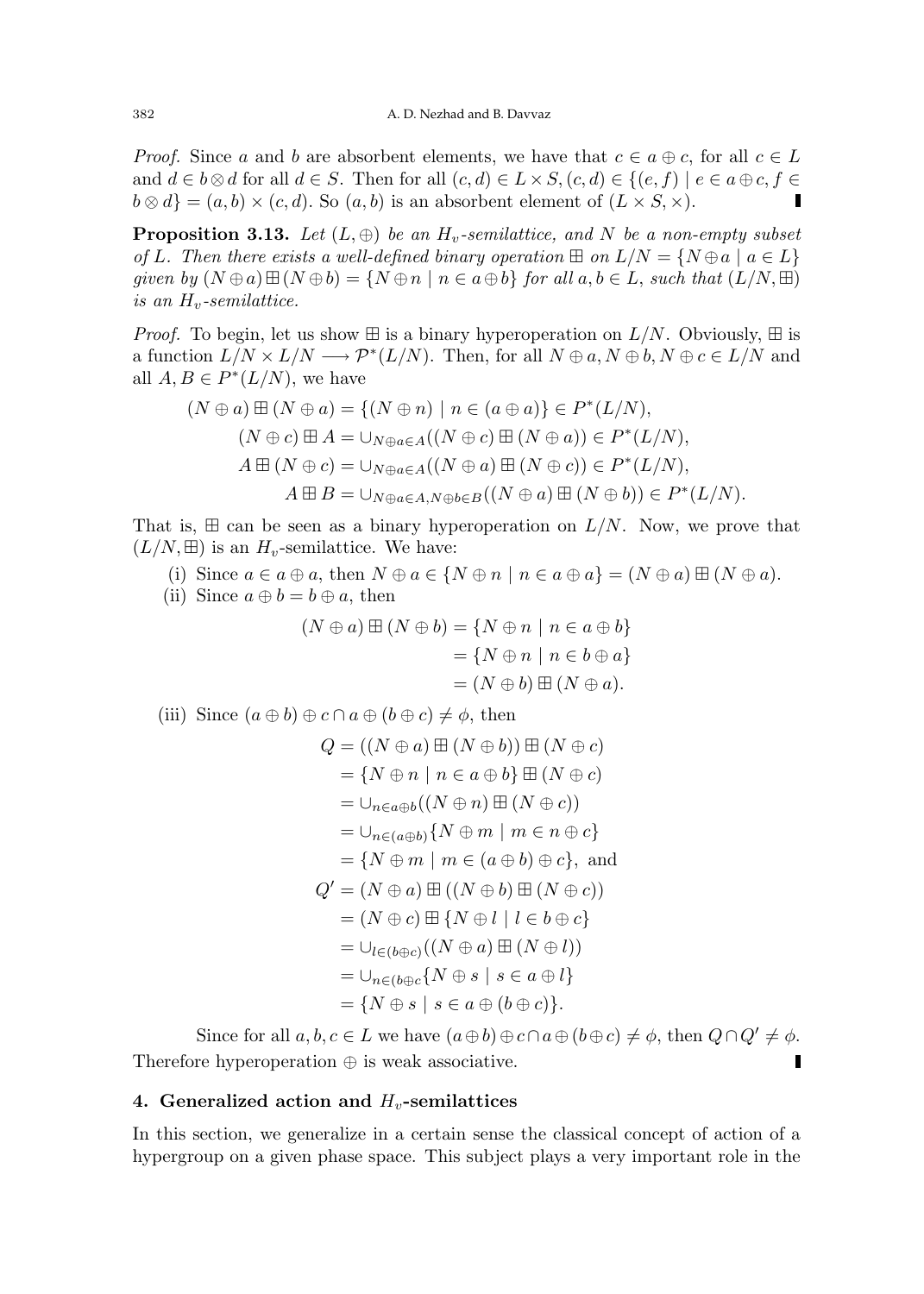current progress of concrete mathematics (especially geometry). Now, let us recall the definition of a generalized action of  $G$  (as a hypergroup) on set  $X$ .

**Definition 4.1.** [23] Let  $(G, \odot)$  be a hypergroup and X be a set. The map  $\phi$ :  $G \times X \longrightarrow X$  is called a generalized action of G on X, if the following axiom hold: for all  $g, h \in G$  and  $x \in X$ ,  $\phi(g, \phi(h, x)) \in \phi(g \odot h, x)$ , where  $\phi(g \odot h, x) =$  $\{\phi(r,x) \mid r \in q \odot h\}$  for all  $x \in X, q, h \in G$ . Then the triple  $\tau = (X, G, \phi)$  is called an action of the hypergroup G on the phase set X. Let  $\theta$  be a tolerance relation(i.e., reflexive and symmetric binary relation). Then the pair  $(X, \theta)$  is a tolerance space.

**Definition 4.2.** [23] Let  $(X, \theta)$  be a tolerance space (so called phase tolerance space),  $(G, \odot)$  be a semihypergroup and  $\phi : G \times X \longrightarrow X$  a mapping such that

- (i)  $\phi(q, \phi(h, x)) \in \phi(q \odot h, x)$ , where  $\phi(q \odot h, x) = \{\phi(r, x); r \in q \odot h\}$  for each  $x \in X, g, h \in G;$
- (ii) if  $x, y \in X$  are such that  $x\theta y$ , then  $\phi(g, x)$   $\theta$   $\phi(g, y)$  holds for any  $g \in G$ .

Then the triple  $\tau = (X, G, \phi)$  is called an action of the semihypergroup G with phase tolerance space. Moreover if, the triple  $\tau = (X, G, \phi)$  is an action of the hypergroup with phase tolerance space, in case the tolerance  $\theta$  is trivial, in fact the preceding definition coincides with the above definition.

Let us define for arbitrary pair of elements  $x, y \in X$  a binary hyperoperation  $\otimes$  :  $X \times X \longrightarrow P^*(X)$ , in this way:  $x \otimes y = \phi(G, x) \cup \phi(G, y) \cup \{x, y\}$ , where  $\phi(G, x) = \{\phi(g, x) \mid g \in G\}$  and similarly for  $\phi(G, y)$ . For all  $A \subseteq X, \phi(g, A) =$  $\{\phi(q,a) \mid a \in A\}.$ 

**Proposition 4.1.** The pair  $(X, \otimes)$  is an  $H_v$ -subsemilattice.

*Proof.* For arbitrary  $x, y, z \in X$ , we have

- (i)  $x \in x \otimes x = \phi(G, x) \cup \{x\},\$
- (ii)  $x \otimes y = \phi(G, x) \cup \phi(G, y) \cup \{x, y\} = \phi(G, y) \cup \phi(G, x) \cup \{y, x\} = y \otimes x$ ,
- (iii) For the weak associativity axiom, we have

$$
(x \otimes y) \otimes z = \phi(G, x \otimes y) \cup \phi(G, z) \cup \{x \otimes y, z\}
$$
  
=  $\phi(G, \phi(G, x)) \cup \phi(G, \phi(G, y)) \cup \phi(G, \{x, y\})\phi(G, z)$   

$$
\cup \{\phi(G, x) \cup \phi(G, y) \cup \{x, y\}, z\}
$$
  
=  $\phi(G, \phi(G, x)) \cup \phi(G, \phi(G, y)) \cup \phi(G, x)$   

$$
\cup \phi(G, y) \cup \phi(G, z) \cup \{\phi(G, x) \cup \phi(G, y) \cup \{x, y\}, z\}
$$

and

$$
x \otimes (y \otimes z) = \phi(G, x) \cup \phi(G, y \otimes z) \cup \{x, y \otimes z\}
$$
  
\n
$$
= \phi(G, x) \cup \phi(G, \phi(G, y)) \cup \phi(G, \phi(G, z)) \cup \phi(G, \{y, z\})
$$
  
\n
$$
\cup \{x, \phi(G, y) \cup \phi(G, z) \cup \{x, y\}\}
$$
  
\n
$$
= \phi(G, x) \cup \phi(G, \phi(G, y)) \cup \phi(G, \phi(G, z)) \cup \phi(G, y)
$$
  
\n
$$
\cup \phi(G, z) \cup \{x, \phi(G, y) \cup \phi(G, z) \cup \{x, y\}\}.
$$

Thus the weak associative condition is satisfied, since  $\emptyset \neq \phi(G, x) \cup \phi(G, y) \cup$  $\phi(G, z) \in (x \otimes y) \otimes z \cap x \otimes (y \otimes z).$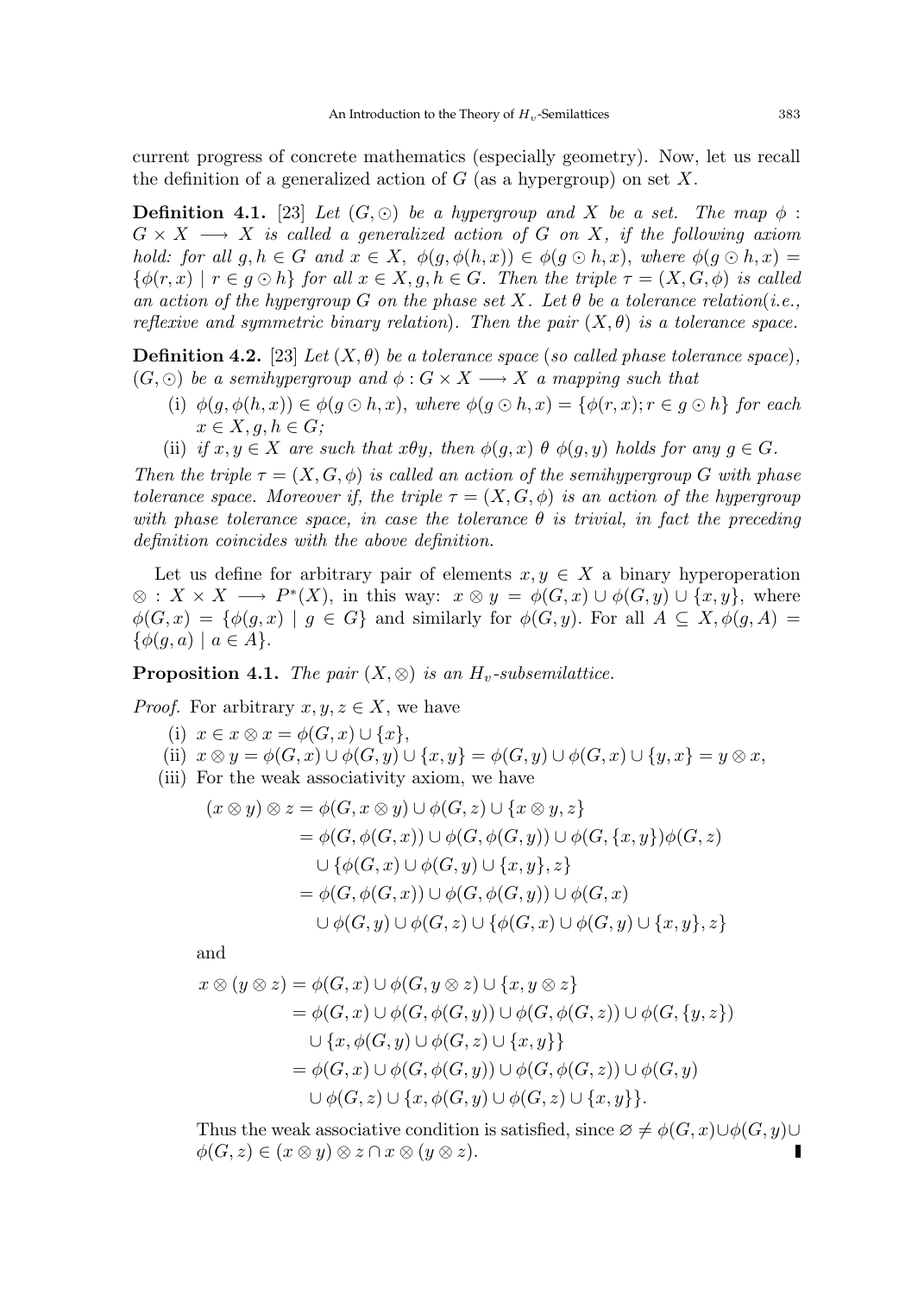#### 5.  $H_v$ -subsemilattices

Let  $(L, \oplus)$  be a  $H_v$ -semilattice, and M be a non-empty subset of L. Then M is called  $H_v$ -subsemilattice of  $(L, \oplus)$  if  $a \oplus b \in \mathcal{P}^*(M)$  for all  $a, b \in M$ . That is to say, M is an  $H_v$ -subsemilattice of  $(L, \oplus)$  if and only if M is closed under the binary hyperoperation on L. An  $H_v$ -subsemilattice M is a single point  $H_v$ subsemilattice if  $|M| = 1$ , and  $H_v$ -subsemilattice M such that  $M \neq L$  is called proper  $H_v$ -subsemilattice. We may easily get the conclusion as follows: M is an  $H_v$ -subsemilattice of  $(L, \oplus)$  if and only if  $M \oplus M = M$ .

**Example 5.1.** Let  $L$  be a non-empty set, and define a binary hyperoperation on  $L$ as follows:  $a \oplus b = \{a, b\}$  for all  $a, b \in L$ . Then  $(L, \oplus)$  is an  $H_v$ -semilattice. Each nonempty subset of L is an  $H_v$ -subsemilattice of  $(L, \oplus)$ .

**Proposition 5.1.** Let  $L \longrightarrow S$  be a homomorphism of  $H_v$ -semilattices. Then the following conditions hold:

- (i) If M is an  $H_v$ -subsemilattice of  $(L, \oplus)$ , then  $f(M)$  is an  $H_v$ -subsemilattice of  $(S, \otimes)$ .
- (ii) If f is surjective and N is an  $H_v$ -subsemilattice of  $(S, \otimes)$ , then  $f^{-1}(N)$ , which is defined by  $f^{-1}(N) = \{a \in L \mid f(a) \in N\}$ , is also an  $H_v$ -subsemilattice of  $(L, \oplus)$ .

*Proof.* (i) Since f is a homomorphism of  $H_v$ -semilattice, there exist  $a, b \in M$ such that  $f(a) = a_1$ ,  $f(b) = b_1$  for all  $a_1, b_1 \in f(M)$ . By the definition of  $H_{v}$ subsemilattice  $a \oplus b \subseteq M$  holds. So we have  $a_1 \otimes b_1 = f(a) \otimes f(b) = f(a \oplus b) \subseteq f(M)$ . Then  $f(M)$  is an  $H_v$ -subsemilattice of  $(S, \otimes)$ .

(ii) Since f is a surjective function,  $f^{-1}(N)$  always exists. For all  $a, b \in f^{-1}(N)$ ,  $f(a) \in N$ ,  $f(b) \in N$ , we have  $f(a \oplus b) = f(a) \oplus f(b) \subseteq N$ . So  $f^{-1}(N)$  is an  $H_v$ -semilattice of  $(L, \oplus)$ .

**Proposition 5.2.** Let  $(L, \oplus)$  be an  $H_v$ -semilattice and let M and N be  $H_v$ -subsemilattices of  $(L, \oplus)$ . Then  $M \cap N$  is also an  $H_v$ -subsemilattice of  $(L, \oplus)$  if  $M \cap N$ is non-empty.

Г

Proof. The proof is straightforward.

Note that, we can easily verify that the union of an  $H_v$ -subsemilattice of  $H_v$ semilattice  $(L, \oplus)$ , may not be the  $H_v$ -subsemilattice of  $(L, \oplus)$ , because it is not closed under the binary hyperoperation on L.

**Example 5.2.** Let  $L = \{a, b, c, d\}$  and define a binary hyperoperation  $\Diamond$  on L with help of the following table:

| $\Diamond$   a | $\overline{b}$             | $\overline{c}$ | $\overline{d}$ |
|----------------|----------------------------|----------------|----------------|
|                | $a \mid \{a\} \quad \{a\}$ | $\{a\}$        | $\{a\}$        |
| $b \mid \{a\}$ | ${a,b}$                    | $\{a\}$        | $\{a\}$        |
| $c \mid \{a\}$ | $\{a\}$                    | $\{a,c\}$      | ${a,b,c}$      |
| $d \mid \{a\}$ | $\{a\}$                    | $\{a, b, c\}$  | $\{a,d\}$      |

It is easy to prove that  $(L, \Diamond)$  is an  $H_v$ -semilattice. If  $M_1 = \{a, c\}, M_2 = \{a, d\},\$ then they are  $H_v$ -subsemilattices of  $(L, \Diamond)$ . But we can easily verify that  $M_1 \cup M_2 =$  ${a, c, d}$  is not an  $H_v$ -subsemilattice of L because it isn't closed under the binary hyperoperation on L.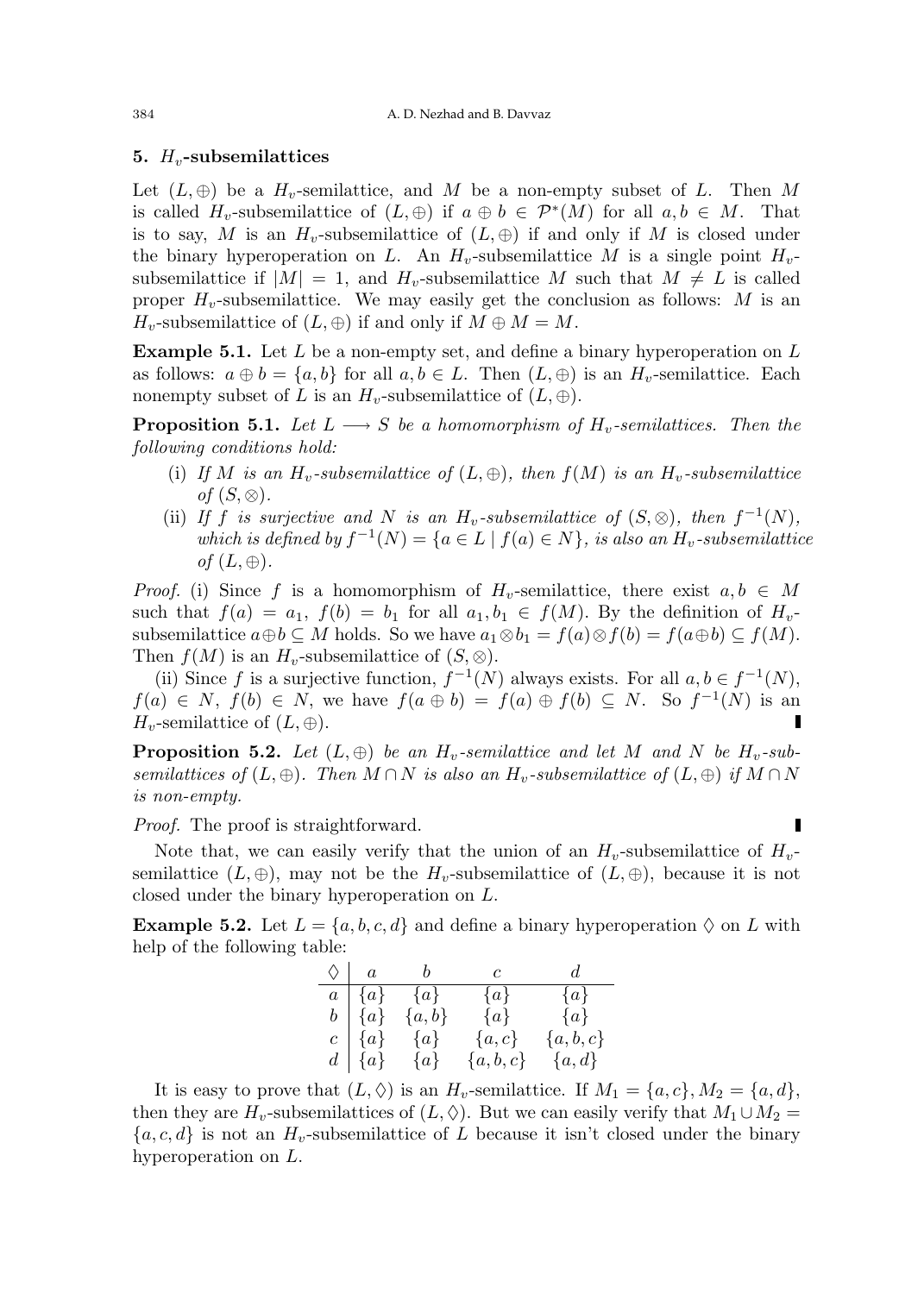By the definitions of an  $H_v$ -semilattice and the product of  $H_v$ -semilattices, we have the following. Let  $(L, \oplus)$  and  $(S, \otimes)$  be  $H_v$ -semilattices and let M and N be  $H_v$ -subsemilattices of  $(L, \oplus)$  and  $(S, \otimes)$ , respectively. Then  $M \times N$  is also an  $H_v$ -subsemilattice of  $(L \times S, \times)$ .

# 6. Definition of an ideal of an  $H_v$ -semilattice

Ideal play an important role in the study of algebraic structures. In this section, we introduce the definition of an ideal of an  $H_v$ -semilattice and discuss some basic properties of it.

**Definition 6.1.** Let  $(L, \oplus)$  be an  $H_v$ -semilattice, and N be a nonempty subset of L. We say N is an ideal of  $(L, \oplus)$  if  $a \oplus N \subseteq N$  for all  $a \in L$ . If  $N \neq L$ , then N is called a proper ideal of  $(L, \oplus)$ .

Obviously, any  $H_v$ -semilattice is an  $H_v$ -subsemilattice and ideal of itself. If N is an ideal of  $(L, \oplus)$ , then N is an  $H_v$ -subsemilattice of  $(L, \oplus)$ . But the converse is not true. We would like to give an example to illustrate it.

**Example 6.1.** Let us recall from Example 3.2, the set  $N_1 = \{a, b\}$  is an  $H_v$ subsemilattice, but not an ideal of  $(L, \oplus)$ , and  $N_2 = \{a, d, c\}$  is an ideal of  $(L, \oplus)$ , but  $N_2$  is not an  $H_v$ -subsemilattice of  $(L, \oplus)$ .

Next, we want to give some equivalent statements about ideal of  $H_v$ -semilattice and introduce some special ideals.

**Proposition 6.1.** Let I be an ideal and M an  $H_v$ -subsemilattice of an  $H_v$ -semilattice L. Then  $I \cap M$  is an ideal of  $M, I \cup M$  is an  $H_v$ -subsemilattice of L, and there is an inclusion homomorphism from  $M/(I \cap M)$  upon  $(I \cup M)/I$ .

Proof. The proof is straightforward.

**Proposition 6.2.** Let I be an ideal of an  $H_v$ -semilattice L. We consider the Rees relation on L as follows:  $x \rho y \iff x = y$  or  $(x \in I \text{ and } y \in I)$ . Then  $\rho$  is congruence on L.

Proof. The proof is straightforward.

**Proposition 6.3.** Let  $(L, \oplus)$ , be an  $H_v$ -semilattice and let N be a non-empty subset of L. Then the following conditions are equivalent:

- (i) N is an ideal of  $(L, \oplus)$ .
- (ii)  $a \oplus n \in P^*(N)$  for all  $a \in L$  and all  $n \in N$ .
- (iii)  $L \oplus N \subseteq N$ .

Proof. The proof is straightforward.

**Proposition 6.4.** Let N be an ideal of an  $H_v$ -semilattice  $(L, \oplus)$ . If a is an absorbent element of L, then the following condition hold:

- (i)  $N = L$  if and only if  $a \in N$ .
- (ii) N is a proper ideal of  $(L, \oplus)$  if and only if a isn't belong to N.

Proof. The proof is straightforward.

Г

Г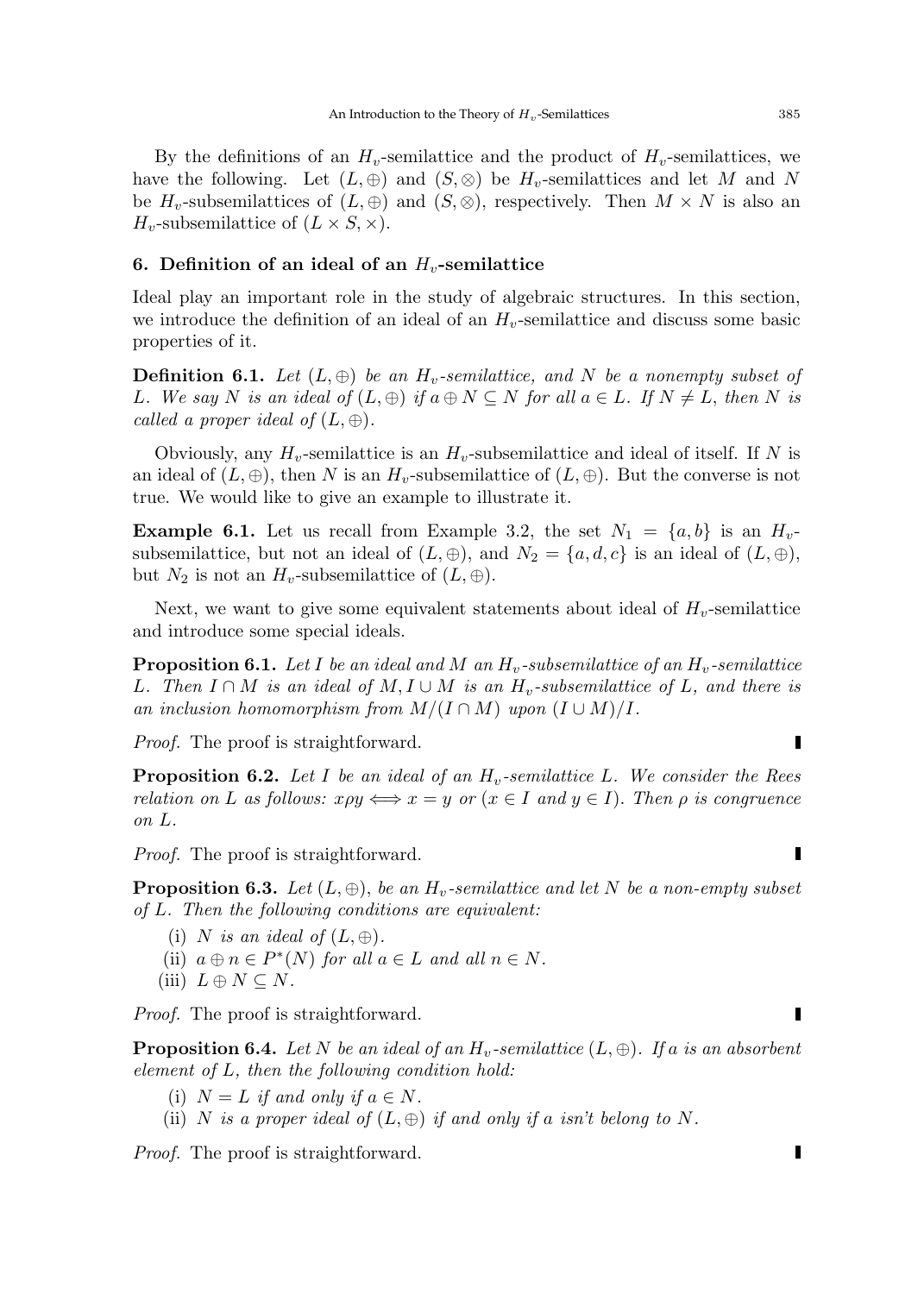**Proposition 6.5.** Let a be an element of an  $H_v$ -semilattice  $(L, \oplus)$ . Then  $\{a\}$  is an *ideal of*  $(L, \oplus)$ .

Proof. The proof is straightforward.

**Proposition 6.6.** Let M and N be ideals of an  $H_v$ -semilattice  $(L, \oplus)$ . Then, we have the following conclusions:

- (i)  $M \cap N$  is an ideal of  $(L, \oplus)$  and  $M \cap N = M \oplus N$ .
- (ii)  $M \cup N$  is also an ideal of  $(L, \oplus)$ .

*Proof.* (i) Let us prove that  $M \cap N \neq \emptyset$ . Suppose that  $m \in M, n \in N$ . Then  $m \oplus n \subseteq M, m \oplus n \subseteq N$  by Proposition 6.3 (ii), that is  $m \oplus n \subseteq M \cap N$ . So, we have  $M \cap N \neq \emptyset$ . For all  $n \in M \cap N$ , i.e.,  $n \in M$  and  $n \in N$ , and for all  $a \in L$ , we have  $a \oplus n \subseteq M$  and  $a \oplus n \subseteq N$ , i.e.  $a \oplus n \in p^*(M \cup N)$ . Therefore  $M \cap N$  is an ideal of  $(L, \oplus)$ . By Proposition 6.3 (iii), we can easily get that  $M \oplus N \subseteq M \cap N$ . For all  $a \in M \cap N$ ,  $a \in a \oplus a \subseteq M \cap N$ , i.e.,  $M \cap N \subseteq M \oplus N$ . So  $M \cap N = M \oplus N$ .

(ii) For all  $n \in M \cap N$  and for all  $a \in L$ , we have that  $a \oplus n \subseteq M$  or  $a \oplus n \subseteq N$ , then  $a \oplus n \subseteq M \cup N$ , i.e.,  $a \oplus n \in P^*(M \cup N)$ . So  $M \cup N$  is an ideal of  $(L, \oplus)$ . П

**Proposition 6.7.** Let M be an  $H_v$ -subsemilattice of an  $H_v$ -semilattice  $(L, \oplus)$  and let I be an ideal of  $(L, \oplus)$ . If  $M \cap I$  is non-empty, then  $M \cap I$  is an ideal of  $(N, \oplus)$ .

Proof. The proof is straightforward.

**Proposition 6.8.** Let I and J be ideals of an  $H_v$ -semilattices  $(L, \oplus)$  and  $(S, \otimes)$ , respectively. Then  $I \times J$  is also an ideal of  $(L \times S, *)$ .

Proof. The proof is straightforward.

**Proposition 6.9.** Let  $L \longrightarrow S$  be a homomorphism of  $H_v$ -semilattices. If a is a fixed element of S, then  $f^{-1}(a) = \{n \in L \mid f(n) = a\}$  is an ideal of  $(L, \oplus)$ .

*Proof.* For all  $m \in L$  and all  $n \in f^{-1}(a)$ ,  $f(m \oplus n) = f(m) \otimes f(n) = f(m) \otimes a = \{a\}$ , i.e.,  $m \oplus n \subseteq f^{-1}(a)$ . Therefore  $f^{-1}(a)$  is an ideal of  $(L, \otimes)$ .

**Proposition 6.10.** Let  $L \longrightarrow S$  be an epimorphism of H<sub>u</sub>-semilattices. Then, we can get the following results:

- (i) If I is an ideal of  $(L, \oplus)$ , then  $f(I)$  is also an ideal of  $(S, \otimes)$ .
- (ii) If J is an ideal of  $(S, \otimes)$ , then  $f^{-1}(J)$ , which is denoted by  $f^{-1}(J) = \{a \in$  $L \mid f(a) \in J$  is also an ideal of  $(L, \oplus)$ .

Proof. The proof is straightforward.

#### 7. Hyperorder on an  $H_v$ -semilattice

An ordered semilattice is a triple  $(S, \cdot, \leq)$ , where  $(S, \cdot)$  is a semilattice and " $\leq$ " is an ordering on the set S with subsituation property on  $(S, \cdot)$  (i.e., for an arbitrary quadruple of elements  $a, b, c, d \in S$  for which  $a \leq b, c \leq d$  the relation  $a \cdot c \leq b \cdot d$ holds). It should be noticed that the subsituation property is equivalent to a simpler condition for an arbitrary triple of elements  $a, b, c \in S$  such that  $a \leq b$ , the relations  $a \cdot c \leq b \cdot c$  and  $c \cdot a \leq c \cdot b$  hold.

Below we will need the following result in which we denote for t from an ordered set H;  $[t]_{\leq}$  = { $x \in H | t \leq x$ } (principal upper and determined by t).

$$
\blacksquare
$$

$$
\overline{a}
$$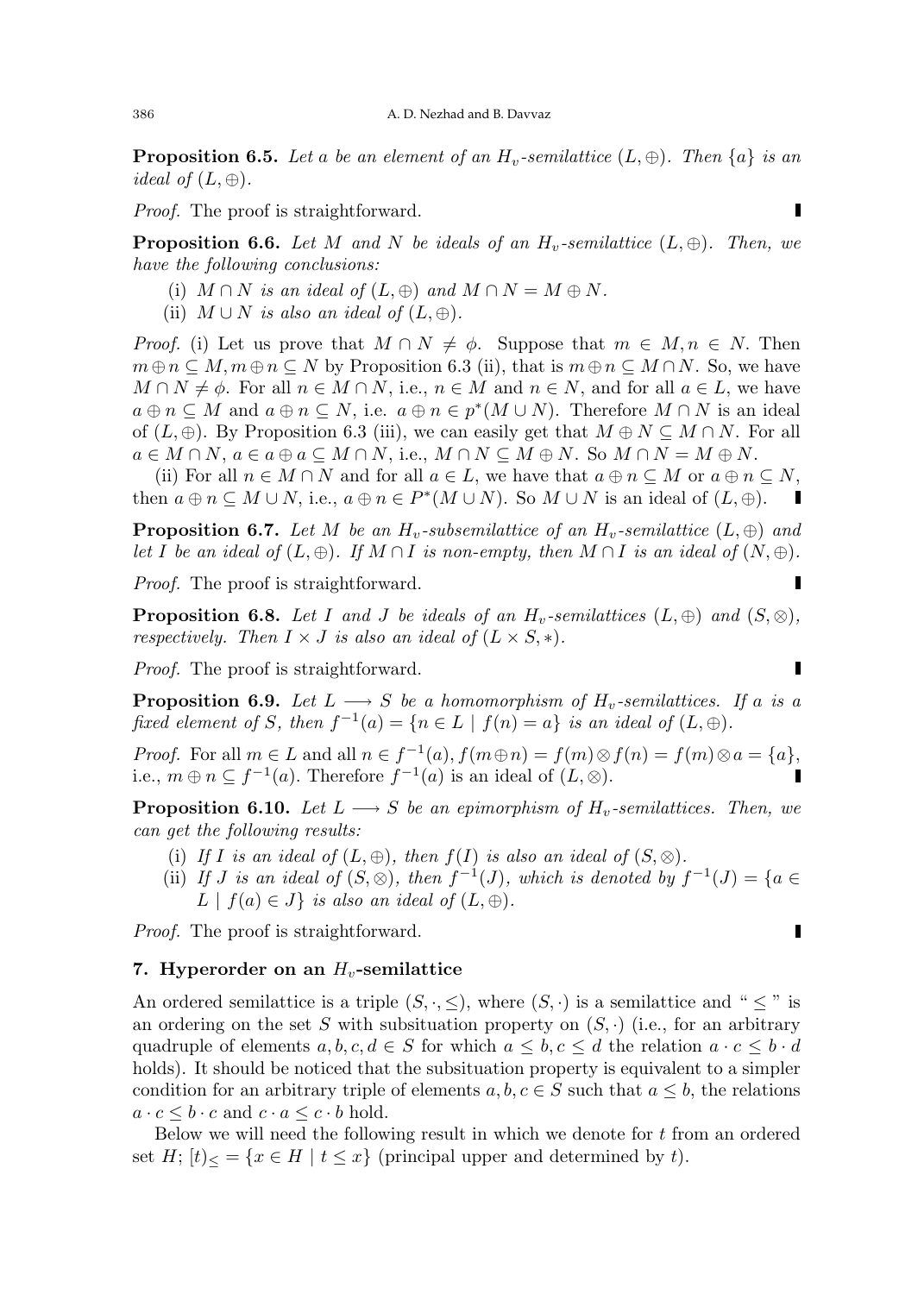**Proposition 7.1.** Let  $(H, \cdot, \leq)$  be an ordered commutative semilattice and define a binary hyperoperation  $*$  on H in this way;  $a * b = [a \cdot b] \times$  for any  $a, b \in H$ . Then  $(H, *)$  is an  $H_v$ -semilattice.

Proof. See [22].

Now, we define a hyperorder  $\leq_L$  on an  $H_v$ -semilattice  $(L, \oplus)$  as follows:

**Proposition 7.2.** Let  $(L, \oplus)$ , be an  $H_v$ -semilattice and  $a, b \in L$ . We say that  $a \leq_L b$ if  $a \oplus c \subseteq b \oplus c$  for all  $c \in L$ , and  $\leq_L$  is called the hyperorder on  $H_v$ -semilattice L.

**Proposition 7.3.** Let  $(L, \oplus)$  be an  $H_v$ -semilattice and let I be an ideal of  $(L, \oplus)$ . If  $a \in I$  and  $b \leq_L a$ , then  $b \in I$ .

*Proof.* If  $b \leq_L a$ , we have  $b \oplus c \cap a \oplus c \neq \phi$  for all  $c \in L$ . Let  $c = b$ . Then  $b \in b \oplus b \subseteq I$ , i.e.,  $b \in I$ .

**Proposition 7.4.** Let  $(L, \oplus)$  be a poset together with a binary hyperoperation  $\oplus$ defined by  $a \oplus b = \{c \mid c \le a, c \le b, c \in L\} \in P^*(L)$  for all  $a, b \in L$ . Then, the following conditions hold:

- (i)  $(L, \oplus)$  is a  $H_v$ -semilattice.
- (ii) For all  $a, b \in L$ ,  $a \leq_L b$  if and only if  $a \leq b$ .
- (iii) Let J be a nonempty subset of L. Then J is an ideal of  $(L, \oplus)$  if and only if for all  $j \in J$ ,  $x \in L$ , if  $x \leq_L j$ , then  $x \in J$ .
- (iv) *J* is an ideal of  $(L, \leq)$  if and only if *J* is an ideal of  $(L, \oplus)$ .

Proof. The proof is straightforward.

**Definition 7.1.** Let  $(L, \oplus)$ , be an  $H_v$ -semilattice and  $a, b \in L$ . If  $a \leq_L b$  and  $b \leq_L a$ , then say a is hyperequal to b which is denoted by  $a =_L b$ .

**Corollary 7.1.** Let  $(L, \oplus)$  be an  $H_v$ -semilattice and  $a, b \in L$ . Then  $a =_L b$  if and only if  $a \oplus b = b \oplus c$  for all  $c \in L$ .

**Proposition 7.5.** Let  $(L, \oplus)$  be an  $H_v$ -semilattice. Then  $(L, \oplus)$  is a trivial  $H_v$ semilattice if and only if  $a =_L b$  for all  $a, b \in L$ .

*Proof.* Suppose that  $(L, \oplus)$  is a trivial  $H_v$ -semilattice, then for all  $a, b \in L$ ,  $a \oplus c = L$ and  $b \oplus c = L$  for all  $c \in L$ , i.e.,  $a =_L b$ . Conversely,  $a =_L x$  for all  $x \in L$ , then  $a \oplus b = x \oplus b$  by Corollary 7.1. Therefore, we have  $a \oplus b = \bigcup_{x \in L}(x \oplus b)$ . So  $a \oplus b = \cup x \in L(x \oplus b) = \cup x \in l(\cup y \in Lx \oplus y) = L \oplus L = L$ . That is to say  $(L, \oplus)$  is a trivial  $H_v$ -semilattice. Г

**Proposition 7.6.** Let  $(L, \oplus)$  be an  $H_v$ -semilattice. Then  $=_L$  is an equivalence relation on L.

Proof. The proof is straightforward.

**Proposition 7.7.** Let  $(L, \oplus)$  be an  $H_v$ -semilattice,  $[a] = \{x \in L \mid x =_L a\}$  and  $C_L = \{ [a] \mid a \in L \}$ . We may define a binary hyperoperation on  $C_L$  by  $[a] * [b] =$  $\{|n| | n \in a \oplus b\}$ , then  $(C_L, *)$  is also an  $H_v$ -semilattice.

*Proof.* For all  $[a], [b], (c] \in C_L$ , we have:

(i) Since  $a \in a \oplus a$ , then  $[a] \in \{ [n] | n \in a \oplus a \} = [a] \oplus [a]$ .

Г

 $\blacksquare$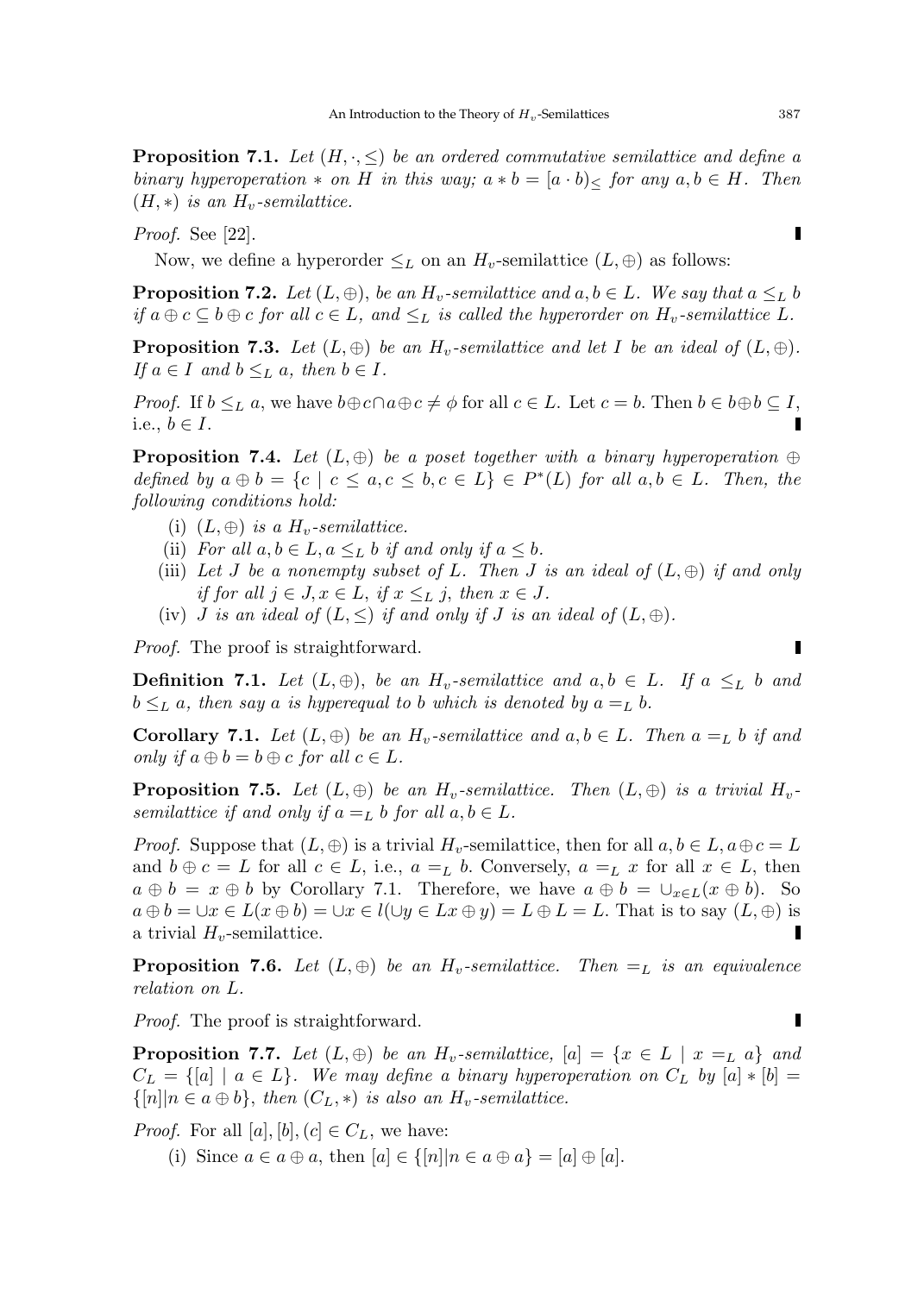(ii) Since  $a \oplus b = b \oplus a$ , then  $[a] * [b] = \{ [n] | n \in a \oplus b \} = \{ [n] | n \in b \oplus a \} = [a] \oplus [b]$ . (iii) Since  $(a \oplus b) \oplus c \cap a \oplus (b \oplus c) \neq \emptyset$ , then

$$
Q = ([a] * [b]) * [c]
$$
  
= {[n] | n ∈ a ⊕ b} \* [c]  
=  $\cup_{n \in a \oplus b} ([n] * [c])$   
=  $\cup_{n \in a \oplus} \{ [m] | m \in n \oplus c \}$   
= {[m] | m ∈ (a ⊕ b) ⊕ c},

and

$$
Q' = \{ [m] | m \in a \oplus (b \oplus c) \}
$$
  
=  $\cup_{n \in b \oplus c} ([a] * [c])$   
=  $[a] * \{ [n] | n \in b \oplus c \}$   
=  $[a] * ([b] * [c]) * [c]).$ 

and we have  $Q \cap Q' \neq \emptyset$ . Therefore  $(C_L, *)$  is an  $H_v$ -semilattice.

# 8. Semilattices obtained from  $H_v$ -semilattices

Let  $(L, *)$  be an  $H_v$ -semilattice. We define the relation  $\beta^*$  as the smallest equivalence relation on L such that the quotient  $L/\beta^*$ , the set of all equivalence classes is a semilattice. The  $\beta^*$  is called the fundamental equivalence relation, and  $L/\beta^*$  is called the fundamental semilattice.

Suppose that  $\beta^*(a)$  is the equivalence class containing  $a \in L$ . Then the product  $\odot$  on the semilattice  $L/\beta^*$  is defined as follows:

$$
\beta^*(a) \odot \beta^*(b) = \beta^*(c) \text{ for all } c \in \beta^*(a) * \beta^*(b).
$$

Let U denote the set of all products of elements of L. We define the relation  $\beta$  on L as follows:

 $a \beta b$  if and only if  $\{a, b\} \subseteq u$  for some  $u \in \mathcal{U}$ .

Let us denote  $\hat{\beta}$  the transitive closure of  $\beta$ . Then we can rewrite the definition of  $\hat{\beta}$ on  $L$  as follows:

 $a \hat{\beta} b$  if and only if there exist  $z_1, \ldots, z_{n+1} \in L$  with  $z_1 = a, z_{n+1} = b$ and  $u_1, \ldots, u_n \in \mathcal{U}$  such that  $\{z_i, z_{i+1}\} \subseteq u_i$   $(i = 1, \ldots, n)$ .

Then we have the following theorem.

**Theorem 8.1.** The fundamental relation  $\beta^*$  is the transitive closure of the relation β.

Proof. The proof is similar to the proof of Theorem 1 [43].

L

Г

Acknowledgement. The authors are highly grateful to the referees for their invaluable comments and suggestions in improving the paper.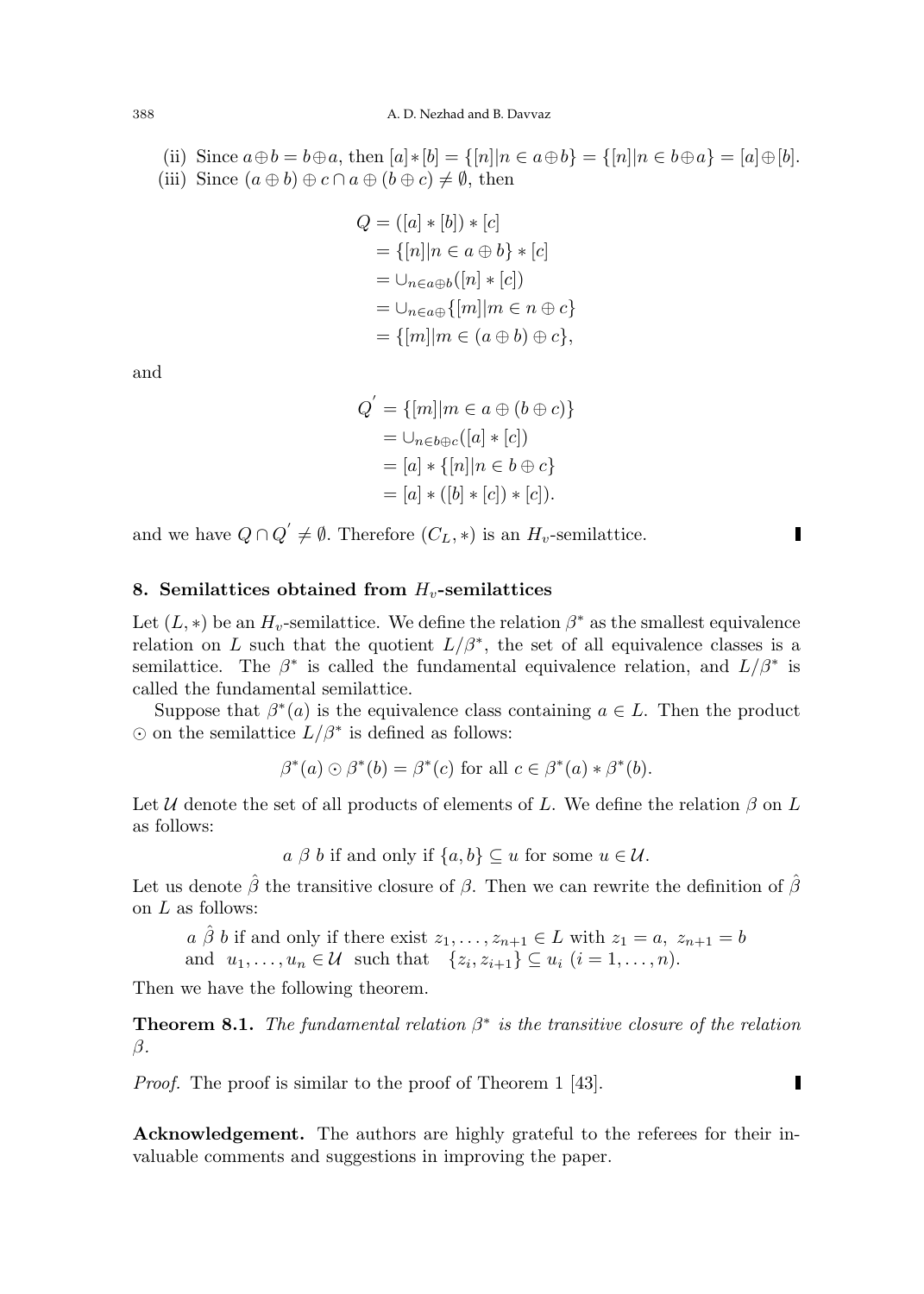# References

- [1] A. R. Ashrafi, About some join spaces and hyperlattices, Ital. J. Pure Appl. Math. No. 10 (2001), 199–205 (2002).
- [2] R. Bayon and N. Lygeros, The  $H_v$ -groups and Marty-Moufang hypergroups, in *Proceedings of* the 1st International Conference on Algebraic Informatics, 285–294, Aristotle Univ. Thessaloniki, Thessaloniki.
- [3] G. Birkhoff, Lattice Theory, Amer. Math. Soc., New York, 1940.
- [4] P. Corsini, Prolegomena of Hypergroup Theory, Aviani Editore, Tricesimo, 1993.
- [5] J. Chvalina and Š. Hošková, Abelizations of weakly associative hyperstructures based on their direct squares, Acta Math. Inform. Univ. Ostraviensis 11 (2003), no. 1, 11–23.
- [6] P. Corsini and V. Leoreanu, Applications of Hyperstructure Theory, Kluwer Acad. Publ., Dordrecht, 2003.
- [7] M. R. Darafsheh and B. Davvaz,  $H_v$ -ring of fractions, Ital. J. Pure Appl. Math. No. 5 (1999), 25–34.
- [8] B. Davvaz,  $H_v$ -near rings, Math. Japon. 52 (2000), no. 3, 387–392.
- [9] B. Davvaz, Remarks on weak hypermodules, Bull. Korean Math. Soc. 36 (1999), no. 3, 599– 608.
- [10] B. Davvaz, Lower and upper approximations in  $H_v$ -groups, Ratio Math. No. 13 (1999), 71–86  $(2000)$ .
- [11] B. Davvaz, Approximations in  $H_v$ -modules, *Taiwanese J. Math.* 6 (2002), no. 4, 499–505.
- [12] B. Davvaz, Partial abelian  $H_v$ -monoids, *Bull. Greek Math. Soc.* 46 (2002), 53–62.
- [13] B. Davvaz, A new view of approximations in  $H_v$ -groups, Soft Computing, 10 (2006), 1043– 1046.
- [14] B. Davvaz, A brief survey of the theory of  $H_v$ -structures, in Algebraic Hyperstructures and Applications (Alexandroupoli-Orestiada, 2002), 39–70, Spanidis, Xanthi.
- [15] B. Davvaz and M. Ghadiri, Weak equality and exact sequences in  $H_v$ -modules, Southeast Asian Bull. Math. 25 (2001), no. 3, 403–411.
- [16] B. Davvaz and T. Vougiouklis, Commutative rings obtained from hyperrings  $(H_v$ -rings) with  $\alpha^*$ -relations, *Comm. Algebra* 35 (2007), no. 11, 3307-3320.
- [17] A. Dramalidis, Dual  $H_V$ -rings, Riv. Mat. Pura Appl. No. 17 (1995), 55–62.
- [18] A. Dramalides, On some classes of  $H_v$ -structures, Ital. J. Pure Appl. Math. No. 17 (2005), 109–114.
- [19] M. Ghadiri and B. Davvaz, Direct system and direct limit of  $H_v$ -modules, Iran. J. Sci. Technol. Trans. A Sci. 28 (2004), no. 2, 267–275, 313.
- [20] S. Hoskova, Abelization of quasi-hypergroups,  $H_v$ -rings and transposition  $H_v$ -groups as a categorial reflection, Glob. J. Pure Appl. Math. 3 (2007), no. 2, 105–112.
- [21] Š. Hošková and J. Chvalina, Abelizations of proximal  $H_v$ -rings using graphs of good homomorphisms and diagonals of direct squares of hyperstructures, in Algebraic Hyperstructures and Applications (Alexandroupoli-Orestiada, 2002), 147–158, Spanidis, Xanthi.
- [22] S. Hoskova and J. Chvalina, Transformation tolerance hypergroups, Thai J. Math. 4 (2006), no. 1, 63–72.
- [23] Š. Hošková and J. Chvalina, Discrete transformation hypergroups and transformation hypergroups with phase tolerance space, Discrete Math. 308 (2008), no. 18, 4133–4143.
- [24] A. Iranmanesh and M. N. Iradmusa,  $H_v$ -structures associated with generalized  $P$ hyperoperations, Bull. Iranian Math. Soc. 24 (1998), no. 1, 33–45.
- [25] M. Konstantinidou, A representation theorem for P-hyperlattices, Riv. Mat. Pura Appl. No. 18 (1996), 63–69.
- [26] M. Konstantinidou, On P-hyperlattices and their distributivity, Rend. Circ. Mat. Palermo  $(2)$  42 (1993), no. 3, 391-403 (1994).
- [27] M. Konstantinidou, On the hyperlattices-ordered groupoids, *Boll. Un. Mat. Ital. A (6)* 2 (1983), no. 3, 343–350.
- [28] M. K. Konstantinidou and A. I. Synefaki, A strong Boolean hyperalgebra of Boolean functions, Ital. J. Pure Appl. Math. No. 2 (1997), 9–18 (1998).